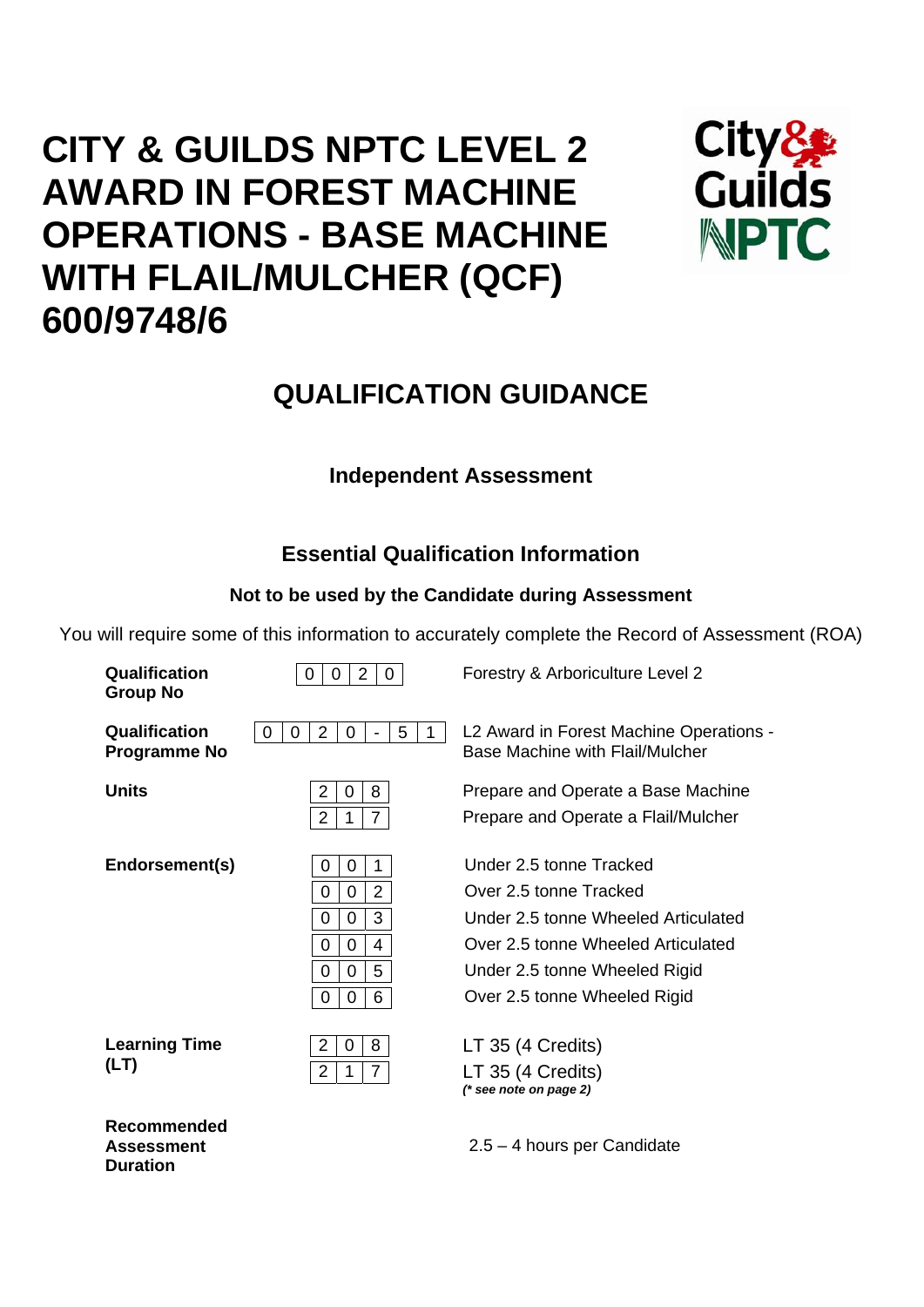### **City and Guilds NPTC Level 2 Award in Forest Machine Operations - Base Machines With Flail/Mulcher (QCF) Qualification Guidance**

#### **Introduction**

The scheme will be administered by City & Guilds

City & Guilds will:

 Publish - Scheme regulations - Qualification guidance - Training materials - Trainers support materials Approve centres to co-ordinate and administer the scheme Set standards for the training of Verifiers and Assessors Recruit, train and deploy Verifiers Issue certificates to successful Candidates

#### **The Qualification**

The qualification will be awarded to Candidates who achieve the required level of competence in the units to which their certificate relates.

#### **What is the Qualifications and Credit Framework?**

OFQUAL have introduced the Qualifications and Credit Framework (QCF) to increase flexibility for learners and employers. Qualifications may be built up from individual units according to rules of combination. The units are derived from the National Occupational Standards, which are compiled by Lantra SSC, the Sector Skills Council for the Land-based industries.

#### **Instruction**

Attendance at a course of instruction is not a pre-requisite for an application for an assessment but potential Candidates are strongly advised to ensure that they are up to the standards that will be expected of them when they are assessed.

#### **\* Learning Time (LT)**

Learning Time (LT) is a better indicator of the time requirement needed for a candidate to achieve competence in this qualification. It has replaced Guided Learning Hours (GLH) which are defined as *"tutor or teacher led hours"*. LT is defined as **"a notional measure of the learning time a typical learner might be expected to take to complete and achieve all learning outcomes"**. It takes into account prior learning and encompasses: formal learning (including classes, tutorials, on line tuition), coaching and mentoring, practical work, relevant IT activity, information retrieval, expected private study and revision, work-based activity which leads to assessment, practice to achieve competence, formative assessment, programme planning and feedback.

#### **Access to Assessment**

Assessment centres will be responsible for arranging assessment on behalf of the Candidate.

The minimum age limit for Candidates taking Certificates of Competence is 16 years. There is no upper age limit.

The assessment consists of **two** compulsory units:

| Unit 208 | Outcome: | Prepare and Operate a Base Machine                                                                                        |
|----------|----------|---------------------------------------------------------------------------------------------------------------------------|
|          | 2.       | Be able to work safely (B1)<br>Be able to prepare and drive the machine (B2)                                              |
|          | 3.<br>4. | Know how to prepare and drive machine (B3)<br>Know relevant health and safety legislation and industry good practice (B4) |

**Endorsement**: The assessment may be taken on a machine with any type of machine that is

| 001 | Under 2.5 tonne Tracked             |
|-----|-------------------------------------|
| 002 | Over 2.5 tonne Tracked              |
| 003 | Under 2.5 tonne Wheeled Articulated |
| 004 | Over 2.5 tonne Wheeled Articulated  |
| 005 | Under 2.5 tonne Wheeled Rigid       |
| 006 | Over 2.5 tonne Wheeled Rigid        |

The certificate will be endorsed accordingly. Candidates are encouraged to take their assessment with different machines to broaden their certification.

#### **Only two endorsements can be taken in any one registration.**

- 
- Unit 217 Prepare and Operate a Flail/Mulcher Outcome
	- 1. Be able to work safely (F/M1)
	- 2. Be able to operate the Flail/Mulcher (F/M2)
	- 3. Know relevant health and safety legislation and industry good practice (F/M3)
	- 4. Know how to operate the Flail/Mulcher (F/M4)

Candidates must successfully achieve **all** assessment activities in both the above units.

© City & Guilds 2013 *Reproduction of this document in whole or in part is forbidden without prior consent of City & Guilds*  Base Machine with Flail/Mulcher 2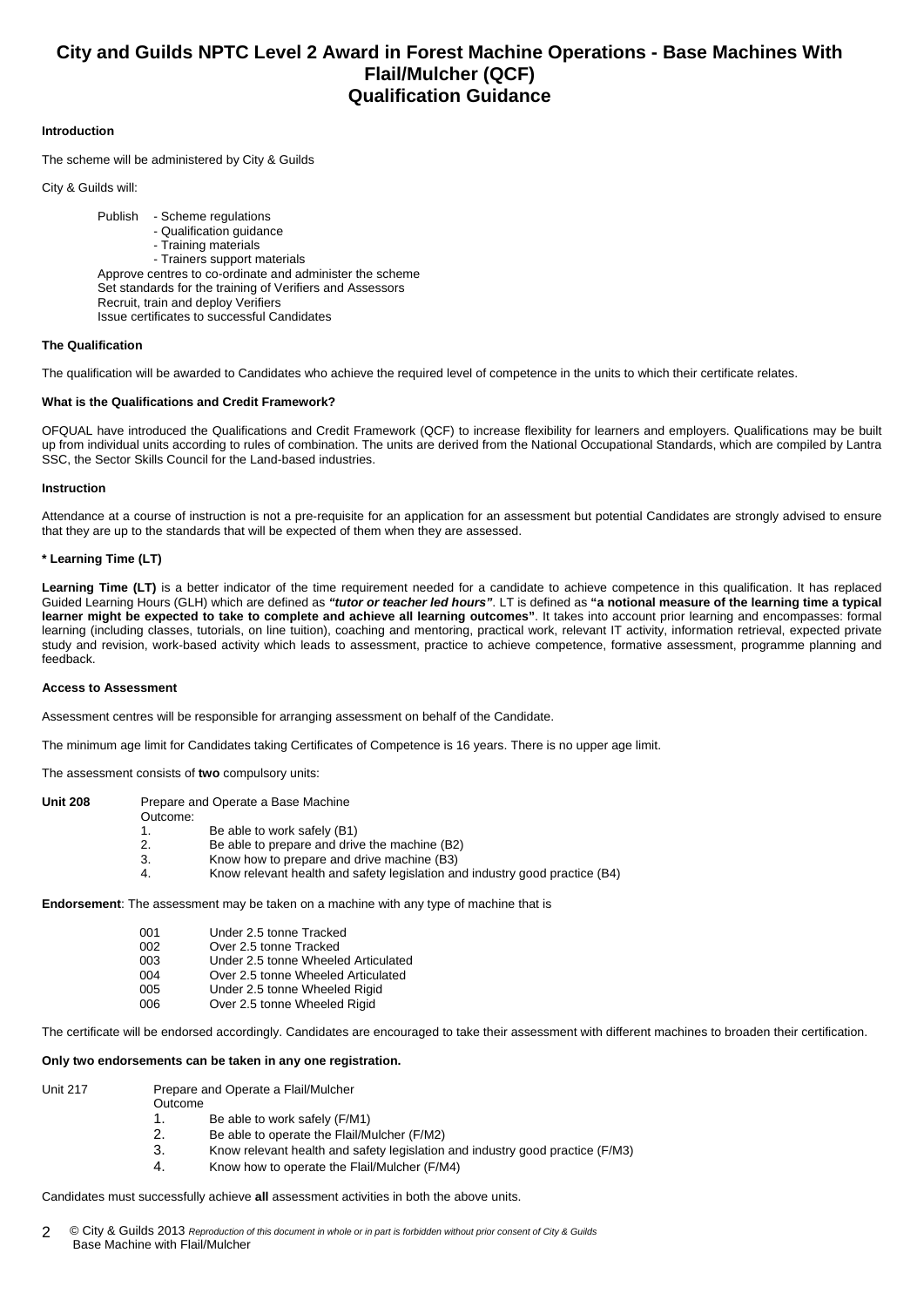#### **Quality Assurance**

Verification is a process of monitoring assessment; it is an essential check to confirm that the assessment procedures are being carried out in the way City & Guilds has laid down. The overall aim of verification is to establish a system of quality assurance that is acceptable in terms of both credibility and cost effectiveness.

Approved Assessors will be subject to a regular visit by the verifier at a time when assessments are being undertaken.

A selection of assessment reports completed by the Assessor will be evaluated by a City & Guilds approved verifier.

Compliance with the verification requirements is a pre-requisite for Assessors remaining on the list of approved Assessors.

After assessment has been completed the Qualification Guidance is to be forwarded to the centre and retained by the centre until after the annual centre visit has taken place by a Quality Systems Consultant (QSC).

As part of the quality assurance process, a minimum of **two** observations are required to be undertaken for each qualification that is assessed by a Trainer/Assessor. These will be carried out by an internal Verifier appointed by the Centre. One observation will be conducted in the presence of the Quality Systems Consultant. In respect of risk management, there is an expectation that additional observations up to a maximum of **four** will be carried out for the inexperienced or newly qualified Trainer/Assessor or Assessors.

#### **Performance Evaluation**

The result of each assessment activity is evaluated against the following criteria:

- **M** = Met Meets or exceeds the assessment criteria by displaying a level of practical performance and/or underpinning knowledge. If the Criterion has been MET, a tick  $\boxtimes$  is to be put in the box provided in the bottom right-hand column of each section.
- **NM** = Not Met Does not satisfy the requirements of the assessment criteria, being unable to perform the practical task satisfactorily or safely or being deficient in underpinning knowledge. If the Criterion is NOT MET, a cross  $\boxtimes$  is to be put in the box provided in the bottom right-hand column of each section.

#### **Appeals and Equal opportunities**

Centres must have their own auditable, appeals procedures. If a Candidate is not satisfied with the examination conditions or a Candidate feels the opportunity for examination is being denied, the Centre Manager should, in the first instance, address the problem. If, however the problem cannot be resolved, City & Guilds will arbitrate and an external verifier may be approached to offer independent advice. All appeals must be clearly documented by the Centre Manager and made available to the external verifier or City & Guilds if advice is required.

Should occasions arise when centres are not satisfied with any aspect of the external verification process, they should contact Verification Services at City & Guilds.

Access to the qualification is open to all, irrespective of gender, race, creed, age or special needs. The Centre Manager should ensure that no learner is subjected to unfair discrimination on any grounds in relation to access to assessment and to the fairness of the assessment. QCA requires City & Guilds to monitor centres to check whether equal opportunities policies are being adhered to.

#### **Validation of Equipment**

A Manufacturer's instruction book or operator's manual should be available for the Candidate to use during the assessment if required.

Vehicles must comply with department of Transport and road Traffic acts where relevant.

Any appropriate item of machinery complying with current legal requirements is acceptable for the assessment, provided it is suitably equipped for **all** assessment activities to be carried out.

#### **Additional Information**

May be sought from the relevant manufacturer's operator manuals or any other appropriate training or safety publication.

Questions should be related to the background or employment aspirations of the candidate and, where possible, product labels used should be representative of products typically used in that sector or industry.

Candidates who undertake this assessment and have met the requirements are reminded of their legal obligation to receive/undertake appropriate additional training in the use of any equipment that differs from that used during the assessment, but which they are nevertheless qualified to use.

#### **Assessment Guidance for the Trainer/Assessor**

This qualification can only be assessed by an Assessor who is suitably qualified and meets the requirements of the awarding body. The Assessor must be independent **and cannot have been involved with the training of the Candidate**. Please see City & Guilds Centre Manual for guidance.

The Candidate is to be notified of the place and time of assessment and when formal assessment commences and ceases.

Assessors are reminded that assessment is a formal process and that assessment must be carried out using this Qualification Guidance. All relevant assessment criteria must be assessed against the criterion as specified in the Qualification Guidance. Assessment will be carried out by direct observation and by oral questioning of the Candidate. **Where a specific number of responses are required theses may include other suitable answers not specified if they are deemed to be correct by the Assessor**. The performance of the Candidate is to be recorded on the Qualification Guidance as directed by completing the tick boxes. Space has been provided on the Qualification Guidance for the person assessing to record relevant information which can be utilised to provide feedback to the Candidate. After assessment has been completed the Qualification Guidance document is to be retained by the assessor and provided if required by a Quality Systems consultant (QSC).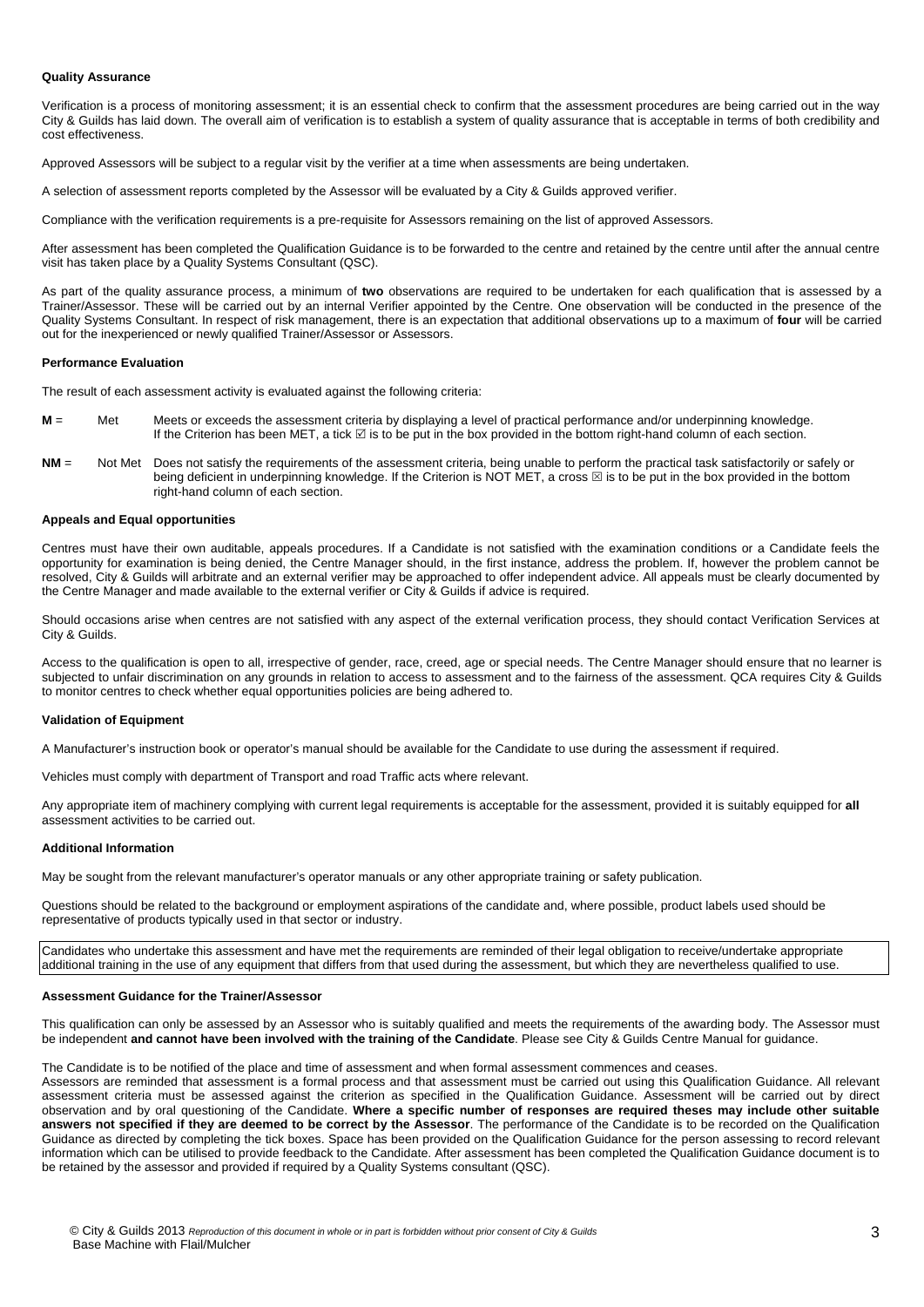#### **Assessment Guidance for Candidate**

A list of registered assessment centres is available from City & Guilds Land Based Services. ([www.nptc.org.uk\)](http://www.nptc.org.uk/) Assessment is a process by which it is confirmed that the candidate is competent in the unit(s) within the award to which the assessment relates. It is the process of collecting evidence about his/her capabilities and judging whether that evidence is sufficient to attribute competence. The Candidate must be registered through the City & Guilds approved assessment centre for this qualification prior to the assessment. The results of the assessment will be recorded on the Record of Assessment form (ROA). The qualification guidance contains criteria relating to:

- Observation of practical performance
- Assessment of underpinning knowledge

#### **Safe Practice:**

- 1. Assessors must hold a current 'First Aid at Work' Certificate.
- 2. It is strongly recommended that Candidates hold at least a recent, recognised 'Emergency First Aid' Training Certificate.
- 3. All forest machines used in the assessments must comply with relevant Arboriculture and Forestry Advisory Group (AFAG) Safety Guides
- 4. Candidates should be familiar with the machine that they are going to operate.
- 5. Appropriate Personal Protective Equipment (PPE) must be worn at all times.
- 6. A First Aid kit meeting current regulations, of the appropriate size for the number of persons on site, must be available.
- 7. The Assessor must ensure a Risk Assessment is carried out, and sufficient control measures implemented.<br>8. Any necessary permissions must have been granted, and notifications made as appropriate: (e.g. Forestry)
- 8. Any necessary permissions must have been granted, and notifications made as appropriate: (e.g. Forestry Commission, Forest Enterprise, Private owners etc).
- 9. All equipment being used for this assessment must comply with relevant requirements of the Provision and Use of Work Equipment Regulations (PUWER) 1998 and Lifting Operations and Lifting Equipment Regulations (LOLER) 1998.
- 10. Information may be sought from the relevant operator manuals or any other appropriate training or safety publication.
- 11. Provision must be made to avoid the risk of environmental pollution and adequate control measures must be implemented. (a suitable response kit to be available on the machine)
- 12. It is the responsibility of the Assessor and the Candidate to ensure that any additional requirements and provisions are met as relevant to this qualification.
- 13. Whenever the Candidate leaves the base machine, the parking brake must be applied.
- 14. When the Base Machine is parked and left unattended, or any attachments/detachments of equipment, must carry out the safe stop procedure.
- 15. The Base Machine must be operated in such a way that the Candidate, Assessor, other persons or equipment are not endangered.
- 16. All ancillary equipment, when detached must be left in a safe and stable condition.
- 17. Candidates must comply with current regulations when working at heights regulations 2005 amended
- 18. The assessment is carried out in accordance with the safety guidelines laid down in Arboriculture and Forestry Advisory Group (AFAG) Safety Guides, Health and Safety publications and current machinery directives.
- 19. A breach of Health and Safety that puts any person at risk during the assessment process will result in the assessment being terminated and the Candidate not meeting the required standard
- 20. Initial tonnage is measured on unladen vehicle weight

#### **Validation of Equipment:**

Any Base Machine complying with industry guidance and European directives is acceptable for the test, provided it is suitably equipped for **all** assessment activities to be carried out. Where a ROPs structure is fitted, an operator seat restraint is in place and functional.

**Any machine that can lift or suspend the load above the operator, who isn't protected by adequate/suitable FOPS and OPS, will be required to produce a current LOLER certificate to the Assessor** 

> **Published by City & Guilds Building 500 Abbey Park Stareton Warwickshire CV8 2LY**

**T +44 (0)24 7685 7300 F +44 (0)24 7669 6128 [www.nptc.org.uk](http://www.nptc.org.uk/) e-mail: [information@cityandguilds.com](mailto:information@cityandguilds.com)**

**City & Guilds is a registered charity established to promote education and training**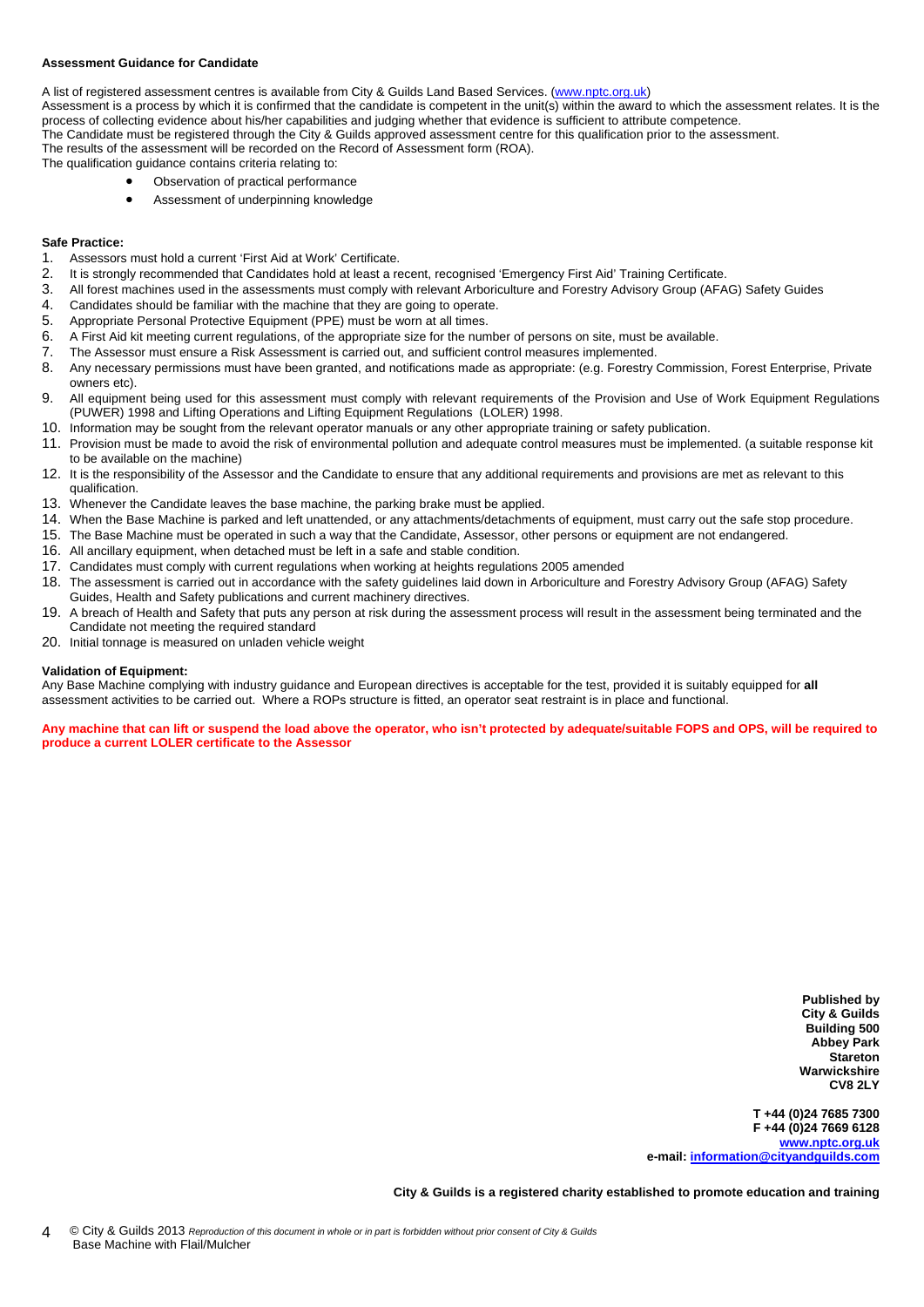| <b>Candidate A</b>               |      | Name:                                                                                                          | Date:                                                                                              |                                                                                                                                                          | <b>Start Time:</b>                                                                                                                                                                                                                     | <b>Duration:</b>                                                                                                                                                                                                                 |                  |                                                                                                  |                                                                                                        |                                                                              |                                                                                                                 |  |  |
|----------------------------------|------|----------------------------------------------------------------------------------------------------------------|----------------------------------------------------------------------------------------------------|----------------------------------------------------------------------------------------------------------------------------------------------------------|----------------------------------------------------------------------------------------------------------------------------------------------------------------------------------------------------------------------------------------|----------------------------------------------------------------------------------------------------------------------------------------------------------------------------------------------------------------------------------|------------------|--------------------------------------------------------------------------------------------------|--------------------------------------------------------------------------------------------------------|------------------------------------------------------------------------------|-----------------------------------------------------------------------------------------------------------------|--|--|
| <b>Candidate B</b>               |      | Name:                                                                                                          |                                                                                                    | Date:                                                                                                                                                    |                                                                                                                                                                                                                                        | <b>Start Time:</b>                                                                                                                                                                                                               | <b>Duration:</b> |                                                                                                  |                                                                                                        |                                                                              |                                                                                                                 |  |  |
| <b>Candidate C</b>               |      | Name:                                                                                                          |                                                                                                    | Date:                                                                                                                                                    |                                                                                                                                                                                                                                        | <b>Start Time:</b>                                                                                                                                                                                                               | <b>Duration:</b> |                                                                                                  |                                                                                                        |                                                                              |                                                                                                                 |  |  |
| <b>Candidate D</b>               |      | Name:                                                                                                          |                                                                                                    | Date:                                                                                                                                                    |                                                                                                                                                                                                                                        | <b>Start Time:</b>                                                                                                                                                                                                               |                  |                                                                                                  | <b>Duration:</b>                                                                                       |                                                                              |                                                                                                                 |  |  |
| <b>CRITERIA</b><br><b>NUMBER</b> |      | <b>ASSESSMENT</b><br><b>CRITERIA</b>                                                                           | <b>ASSESSOR</b><br><b>GUIDANCE</b>                                                                 |                                                                                                                                                          |                                                                                                                                                                                                                                        | <b>ASSESSMENT</b><br><b>ACTIVITIES</b>                                                                                                                                                                                           |                  | A                                                                                                | B                                                                                                      | <b>CANDIDATE</b><br>C                                                        | D                                                                                                               |  |  |
| 4.4/3.2<br><b>B4</b><br>F/M3     | area | Outline the emergency<br>planning and lone<br>working procedures<br>relevant to the working                    | The Candidate to state<br>five factors in emergency<br>planning                                    | $\bullet$<br>$\bullet$<br>$\bullet$<br>$\bullet$<br>$\bullet$<br>$\bullet$<br>$\bullet$<br>$\bullet$<br>$\bullet$<br>$\bullet$<br>$\bullet$<br>$\bullet$ | include<br>location name<br>grid reference<br>designated meeting place<br>site location name<br>nearest access point<br>street name/district<br>type of access<br>your own contact number                                              | Emergency planning procedures for a site could<br>suitable helicopter landing area<br>phone number of nearest doctor<br>location and phone number of nearest<br>accident and emergency hospital<br>works manager contact details |                  | Ц<br>$\Box$<br>$\Box$<br>⊔<br>$\Box$<br>$\Box$<br>$\Box$<br>$\Box$<br>$\Box$<br>⊔<br>$\Box$<br>□ | ⊔<br>$\Box$<br>$\Box$<br>⊔<br>□<br>⊔<br>□<br>$\Box$<br>□<br>⊔<br>$\Box$<br>□                           | ⊔<br>□<br>□<br>⊔<br>□<br>□<br>$\Box$<br>□<br>□<br>⊔<br>$\Box$<br>П           | $\Box$<br>$\Box$<br>$\Box$<br>□<br>$\Box$<br>$\Box$<br>$\Box$<br>$\Box$<br>$\Box$<br>$\Box$<br>$\Box$<br>$\Box$ |  |  |
|                                  |      |                                                                                                                | State two factors of lone<br>working                                                               | $\bullet$<br>$\bullet$<br>$\bullet$                                                                                                                      | Lone working<br>fail to safe system<br>reporting in times                                                                                                                                                                              | effective communication system<br>Met $\checkmark$ Not Met X                                                                                                                                                                     |                  | ⊔<br>$\Box$<br>□                                                                                 | ⊔<br>□<br>$\Box$                                                                                       | □<br>$\Box$<br>□                                                             | $\Box$<br>$\Box$<br>$\Box$                                                                                      |  |  |
| 1.1<br><b>B&amp;</b><br>F/M1     |      | Identify the hazards<br>and risks associated<br>with the working area,<br>the proposed work and<br>the machine | The Candidate to state<br>four hazards and three<br>risks with the working<br>area/work to be done | $\bullet$<br>$\bullet$<br>$\bullet$<br>$\bullet$<br>$\bullet$<br>$\bullet$<br>$\bullet$<br>$\bullet$<br>$\bullet$                                        | relevant to:<br>The work area/work to be done<br>Hazards<br>power lines<br>terrain<br>access routes<br>chain shot<br>risk zones<br>struck by timber<br><b>Risks</b><br>operator<br>others on site<br>public<br>other machine operators | Identify hazards (anything with the potential to<br>cause harm) and risks (who might be harmed),                                                                                                                                 |                  | $\Box$<br>□<br>$\Box$<br>$\Box$<br>□<br>$\Box$<br>П<br>□<br>□<br>$\Box$<br>⊔<br>$\Box$           | $\Box$<br>$\Box$<br>$\Box$<br>$\Box$<br>$\Box$<br>П<br>$\perp$<br>$\Box$<br>$\Box$<br>$\Box$<br>⊔<br>П | ⊔<br>□<br>$\Box$<br>$\Box$<br>□<br>□<br>п<br>⊔<br>□<br>$\Box$<br>$\Box$<br>□ | $\Box$<br>$\Box$<br>$\Box$<br>$\Box$<br>$\Box$<br>$\Box$<br>$\Box$<br>⊔<br>$\Box$<br>$\Box$<br>$\Box$<br>$\Box$ |  |  |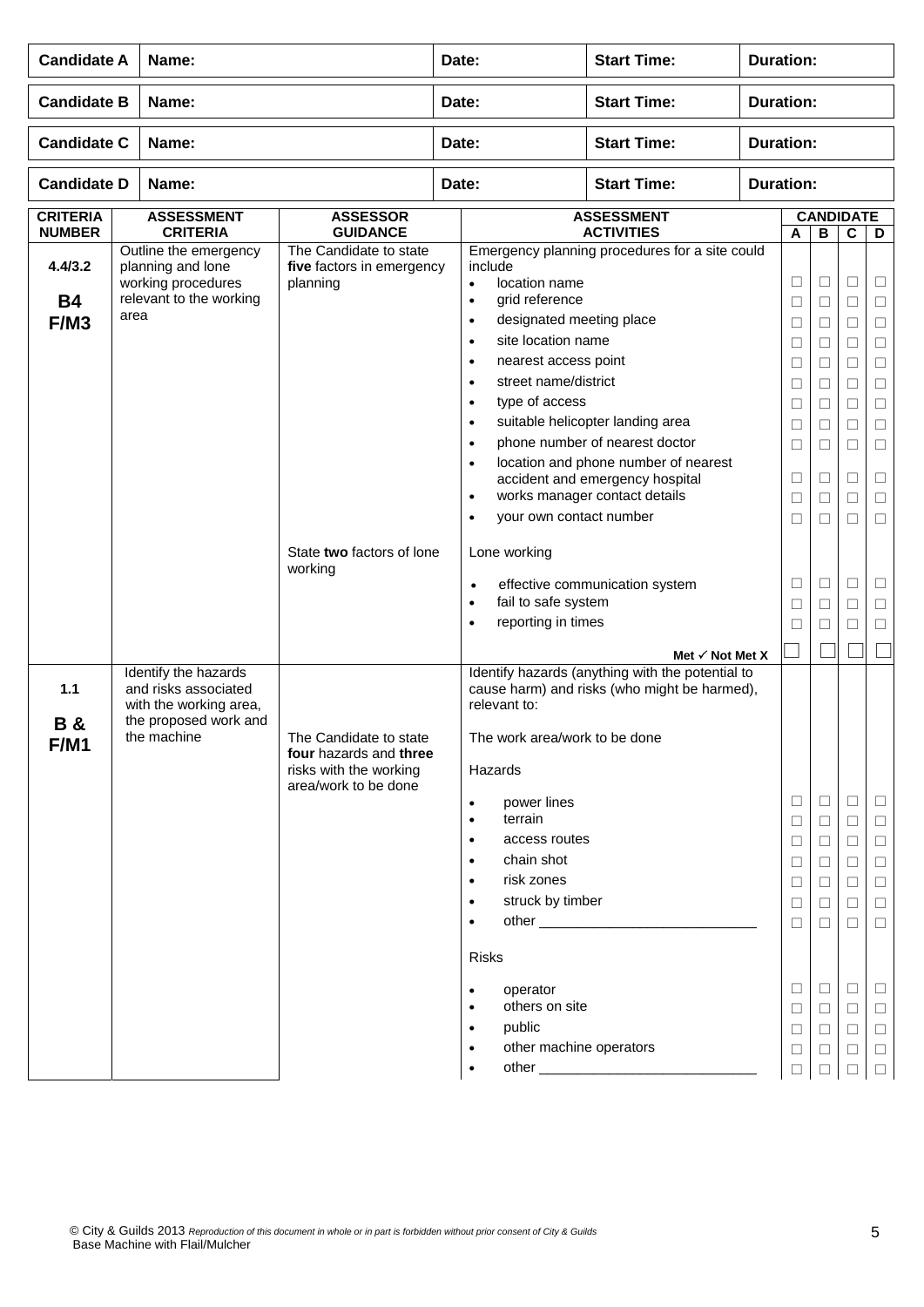| <b>CRITERIA</b>   | <b>ASSESSMENT</b>                                | <b>ASSESSOR</b>                                                           | <b>ASSESSMENT</b>                                                        |                  | <b>CANDIDATE</b> |             |                  |
|-------------------|--------------------------------------------------|---------------------------------------------------------------------------|--------------------------------------------------------------------------|------------------|------------------|-------------|------------------|
| <b>NUMBER</b>     | <b>CRITERIA</b>                                  | <b>GUIDANCE</b>                                                           | <b>ACTIVITIES</b>                                                        | A                | B                | $\mathbf c$ | D                |
| $1.1$ cont        |                                                  | The Candidate to state<br>four hazards and three<br>risks for the machine | The machine<br>Hazards                                                   |                  |                  |             |                  |
|                   |                                                  |                                                                           |                                                                          |                  |                  |             |                  |
|                   |                                                  |                                                                           | struck by machine<br>$\bullet$<br>access and egress<br>$\bullet$         | $\Box$           | $\Box$           | $\Box$      | $\Box$           |
|                   |                                                  |                                                                           | moving parts<br>$\bullet$                                                | ⊔                | $\Box$<br>$\Box$ | □<br>$\Box$ | $\Box$           |
|                   |                                                  |                                                                           | hot surfaces<br>$\bullet$                                                | $\Box$<br>$\Box$ | $\Box$           | □           | $\Box$<br>$\Box$ |
|                   |                                                  |                                                                           | working at heights<br>$\bullet$                                          | ⊔                | Ш                | □           | $\Box$           |
|                   |                                                  |                                                                           | high pressure fluids<br>$\bullet$                                        | $\Box$           | $\Box$           | $\Box$      | $\Box$           |
|                   |                                                  |                                                                           | $\bullet$                                                                | □                | $\Box$           | П           | $\Box$           |
|                   |                                                  |                                                                           | <b>Risks</b>                                                             |                  |                  |             |                  |
|                   |                                                  |                                                                           |                                                                          |                  |                  |             |                  |
|                   |                                                  |                                                                           | public<br>$\bullet$                                                      | □                | $\Box$           | $\Box$      | $\Box$           |
|                   |                                                  |                                                                           | operator<br>٠                                                            | $\Box$           | $\Box$           | $\Box$      | $\Box$           |
|                   |                                                  |                                                                           | environment<br>$\bullet$                                                 | $\Box$           | □                | □           | $\Box$           |
|                   |                                                  |                                                                           | $\bullet$                                                                | □                | П                | П           | $\Box$           |
|                   |                                                  |                                                                           | Met $\checkmark$ Not Met X                                               |                  |                  |             |                  |
|                   | Use appropriate tools,                           | Assessor to observe                                                       | All tools, equipment and Personal<br>$\bullet$                           |                  |                  |             |                  |
| $1.2$             | equipment and personal                           | appropriate tools,                                                        | Protective Equipment are used in line with                               |                  |                  |             |                  |
|                   | protective equipment                             | equipment and PPE are                                                     | industry good practice e.g. AFAG/HSE.                                    | $\Box$           | $\Box$           | $\Box$      | $\Box$           |
| <b>B&amp;</b>     | (PPE)                                            | used in accordance to                                                     | During all on site operations PPE in<br>$\bullet$                        |                  |                  |             |                  |
| <b>F/M1</b>       |                                                  | industry good practice                                                    | accordance with industry good practice<br>must be worn.                  | ⊔                | □                | ⊔           | ⊔                |
|                   |                                                  | All applicable to the task                                                |                                                                          |                  |                  |             |                  |
|                   |                                                  | at hand                                                                   | Personal Protective Equipment identified could<br>include:               |                  |                  |             |                  |
|                   |                                                  |                                                                           | safety helmet (if required)<br>$\bullet$                                 | $\Box$           | $\Box$           | $\Box$      | $\Box$           |
|                   |                                                  |                                                                           | hearing protection (where needed)<br>$\bullet$                           | $\Box$           | $\Box$           | $\Box$      | $\Box$           |
|                   |                                                  |                                                                           | suitable protective gloves<br>$\bullet$                                  | $\Box$           | $\Box$           | $\Box$      | $\Box$           |
|                   |                                                  |                                                                           | protective boots<br>$\bullet$                                            | $\Box$           | $\Box$           | $\Box$      | $\Box$           |
|                   |                                                  |                                                                           | non snag outer clothing                                                  | □                | □                | $\Box$      | $\Box$           |
|                   |                                                  |                                                                           | high visibility clothing where risk<br>assessment identifies it          | □                | $\Box$           | □           | $\Box$           |
|                   |                                                  |                                                                           | hand cleaning materials<br>$\bullet$                                     | $\Box$           | $\Box$           | $\Box$      | $\Box$           |
|                   |                                                  |                                                                           | first aid kit<br>$\bullet$                                               | □                | □                | $\Box$      | $\Box$           |
|                   |                                                  |                                                                           | $\bullet$                                                                | □                | П                | $\Box$      | $\Box$           |
|                   |                                                  |                                                                           | Met $\checkmark$ Not Met X                                               |                  |                  |             |                  |
|                   | Outline key health and                           | The Candidate to state                                                    | Outline key points from the legislation listed                           |                  |                  |             |                  |
| 4.1/3.1           | safety legislation and<br>industry good practice | two relevant points of<br>each of the following:                          | below:                                                                   |                  |                  |             |                  |
| <b>B4</b><br>F/M3 |                                                  | Health and Safety at Work                                                 | Health and Safety at Work Act (HSWA) (1974) -                            |                  |                  |             |                  |
|                   |                                                  | Act (HSWA) (1974)                                                         | general duties for employers and<br>$\bullet$                            |                  |                  |             |                  |
|                   |                                                  |                                                                           | employees                                                                | $\Box$           | $\Box$           | $\Box$      | $\Box$           |
|                   |                                                  |                                                                           | maintain safe places of work<br>$\bullet$                                | □                | $\Box$           | $\Box$      | $\Box$           |
|                   |                                                  |                                                                           |                                                                          | $\Box$           | $\Box$           | $\Box$      | $\Box$           |
|                   |                                                  | Provision and Use of<br>Work Equipment                                    | Provision and Use of Work Equipment<br>Regulations 1998 (PUWER 98) -     |                  |                  |             |                  |
|                   |                                                  | Regulations 1998                                                          |                                                                          | □                | $\Box$           | $\Box$      | $\Box$           |
|                   |                                                  | (PUWER 98)                                                                | record keeping<br>$\bullet$<br>operators adequately trained<br>$\bullet$ | □                | $\Box$           | $\Box$      | $\Box$           |
|                   |                                                  |                                                                           | equipment fit for purpose<br>$\bullet$                                   | $\Box$           | $\Box$           | $\Box$      | $\Box$           |
|                   |                                                  |                                                                           | $\bullet$                                                                |                  |                  | $\Box$      | $\Box$           |
|                   |                                                  |                                                                           |                                                                          |                  |                  |             |                  |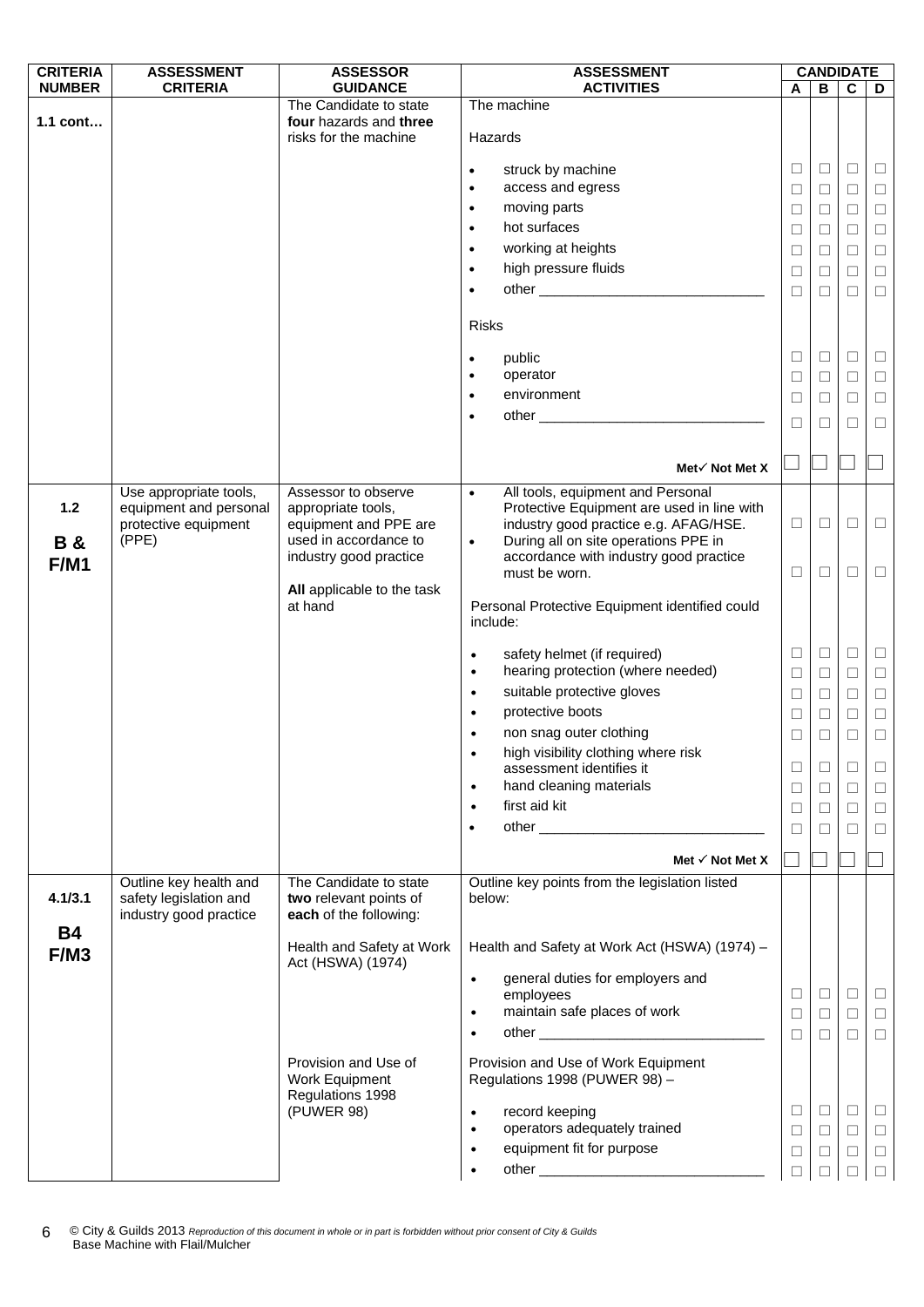| <b>CRITERIA</b> | <b>ASSESSMENT</b> | <b>ASSESSOR</b>                                                                    | <b>ASSESSMENT</b>                                                                                               | <b>CANDIDATE</b> |             |             |        |
|-----------------|-------------------|------------------------------------------------------------------------------------|-----------------------------------------------------------------------------------------------------------------|------------------|-------------|-------------|--------|
| <b>NUMBER</b>   | <b>CRITERIA</b>   | <b>GUIDANCE</b>                                                                    | <b>ACTIVITIES</b>                                                                                               | A                | В           | C           | D      |
| 4.1/3.1<br>cont |                   | <b>Lifting Operations and</b><br><b>Lifting Equipment</b><br>Regulations (1998)    | Lifting Operations and Lifting Equipment<br>Regulations (1998) (LOLER)                                          |                  |             |             |        |
|                 |                   | (LOLER)                                                                            | main requirements of the LOLER required<br>$\bullet$                                                            |                  |             |             |        |
|                 |                   |                                                                                    | by the machine                                                                                                  | $\Box$           | $\Box$      | $\Box$      | $\Box$ |
|                 |                   |                                                                                    | risk zones<br>$\bullet$                                                                                         | $\Box$           | $\Box$      | $\Box$      | $\Box$ |
|                 |                   |                                                                                    | safe working load<br>$\bullet$                                                                                  | $\Box$           | $\Box$      | $\Box$      | $\Box$ |
|                 |                   |                                                                                    | inspection by a competent person<br>$\bullet$                                                                   | $\Box$           | $\Box$      | $\Box$      | $\Box$ |
|                 |                   |                                                                                    | operating controls labelled<br>$\bullet$                                                                        | $\Box$           | $\Box$      | $\Box$      | $\Box$ |
|                 |                   |                                                                                    |                                                                                                                 | $\Box$           | $\Box$      | $\Box$      | $\Box$ |
|                 |                   | Reporting of Injuries,<br>Diseases and Dangerous<br><b>Occurrences Regulations</b> | Reporting of Injuries, Diseases and Dangerous<br>Occurrences Regulations 1995 (RIDDOR)                          |                  |             |             |        |
|                 |                   | 1995 (RIDDOR)                                                                      | reporting of accidents<br>$\bullet$                                                                             | $\Box$           | $\Box$      | $\Box$      | $\Box$ |
|                 |                   |                                                                                    | reporting of dangerous occurrences<br>$\bullet$                                                                 | $\Box$           | $\Box$      | $\Box$      | $\Box$ |
|                 |                   |                                                                                    | $\bullet$                                                                                                       | $\Box$           | $\Box$      | $\Box$      | $\Box$ |
|                 |                   | Working at Heights                                                                 | Working at Heights                                                                                              |                  |             |             |        |
|                 |                   |                                                                                    | adequate precautions taken for safe<br>$\bullet$<br>working procedures                                          | $\Box$           | $\Box$      | $\Box$      | $\Box$ |
|                 |                   |                                                                                    | any height constitutes working at heights<br>$\bullet$                                                          | $\Box$           | $\Box$      | $\Box$      | $\Box$ |
|                 |                   |                                                                                    | $\bullet$                                                                                                       | $\Box$           | $\Box$      | $\Box$      | $\Box$ |
|                 |                   | <b>Control of Substances</b><br>Hazardous to Health<br>(COSHH) Regulations         | Control of Substances Hazardous to Health<br>(COSHH) Regulations (2002)                                         |                  |             |             |        |
|                 |                   | (2002)                                                                             | correct PPE to be identified<br>$\bullet$                                                                       | ⊔                | $\Box$      | $\Box$      | $\Box$ |
|                 |                   |                                                                                    | correct storage and application<br>$\bullet$                                                                    | $\Box$           | $\Box$      | $\Box$      | $\Box$ |
|                 |                   |                                                                                    | disposal<br>$\bullet$                                                                                           | $\Box$           | $\Box$      | $\Box$      | $\Box$ |
|                 |                   |                                                                                    |                                                                                                                 | $\Box$           | $\Box$      | $\Box$      | □      |
|                 |                   | State two sources of<br>industry good practice                                     | <b>Industry Good Practice</b>                                                                                   |                  |             |             |        |
|                 |                   | information                                                                        | Arboriculture Forestry Advisory Group<br>$\bullet$<br>(AFAG) information<br>Health and safety in forestry       | $\Box$           | $\Box$      | $\Box$      | $\Box$ |
|                 |                   |                                                                                    | $\bullet$                                                                                                       | $\Box$           | $\Box$      | $\Box$      | $\Box$ |
|                 |                   |                                                                                    | Forest and water guidelines<br>Operators manual                                                                 | ⊔                | ⊔           | ⊔           | ⊔      |
|                 |                   |                                                                                    |                                                                                                                 | □                | $\Box$      | $\Box$      | $\Box$ |
|                 |                   | State two procedures to<br>be followed when machine                                | Line contact possible procedures:                                                                               |                  |             |             |        |
|                 |                   | contacts power line                                                                | where possible, drive away to safe area<br>$\bullet$<br>if safe, stay in machine and contact power<br>$\bullet$ | $\Box$           | $\Box$      | $\Box$      | ⊔      |
|                 |                   |                                                                                    | company/supervisor<br>jump from machine, bunny hop as far as                                                    | $\Box$           | $\Box$      | $\Box$      | ⊔      |
|                 |                   |                                                                                    | $\bullet$<br>possible                                                                                           | ⊔                | □           | □           | □      |
|                 |                   | State four factors<br>regarding working near                                       | Power lines                                                                                                     |                  |             |             |        |
|                 |                   | power lines                                                                        | designated crossing point (goal posts)<br>$\bullet$<br>liaison with power companies<br>$\bullet$                | ⊔                | □<br>$\Box$ | ⊔<br>$\Box$ | ⊔<br>□ |
|                 |                   |                                                                                    | site maps<br>$\bullet$                                                                                          | ⊔<br>$\Box$      | $\Box$      | $\Box$      | $\Box$ |
|                 |                   |                                                                                    | <b>AFAG</b><br>$\bullet$                                                                                        | ⊔                | $\Box$      | $\Box$      | $\Box$ |
|                 |                   |                                                                                    | electricity at work<br>٠                                                                                        | ⊔                | ⊔           | □           | $\Box$ |
|                 |                   |                                                                                    |                                                                                                                 | ⊔                | ⊔           | ⊔           | ⊔      |
|                 |                   |                                                                                    |                                                                                                                 |                  |             |             |        |
|                 |                   |                                                                                    | Met $\checkmark$ Not Met X                                                                                      |                  |             |             |        |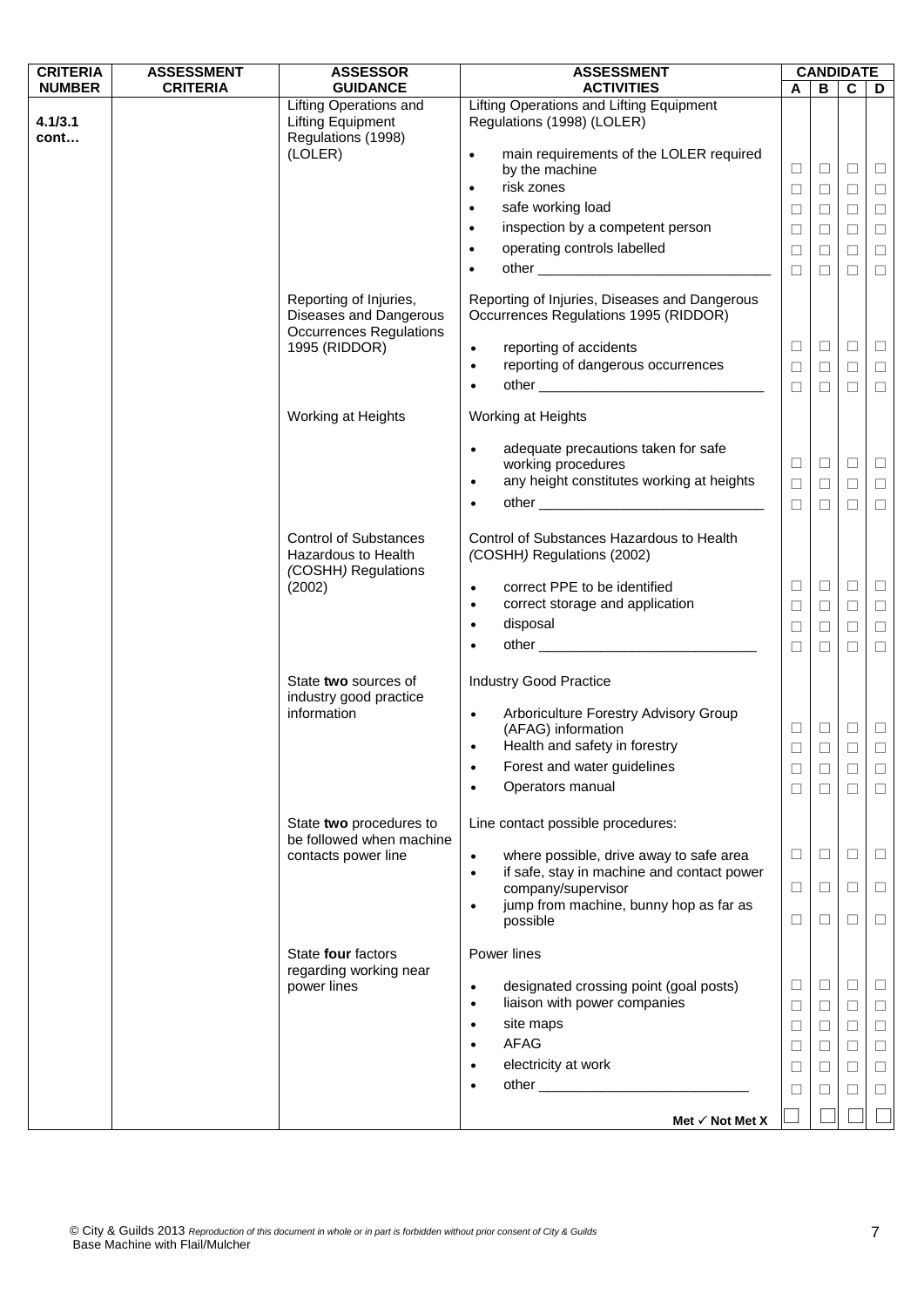| <b>CRITERIA</b>      | <b>ASSESSMENT</b>                                                              | <b>ASSESSOR</b>                                                        | <b>ASSESSMENT</b>                                                                                          |                            |                            | <b>CANDIDATE</b>           |                            |
|----------------------|--------------------------------------------------------------------------------|------------------------------------------------------------------------|------------------------------------------------------------------------------------------------------------|----------------------------|----------------------------|----------------------------|----------------------------|
| <b>NUMBER</b>        | <b>CRITERIA</b>                                                                | <b>GUIDANCE</b>                                                        | <b>ACTIVITIES</b><br>Records:                                                                              | A                          | B                          | $\mathbf c$                | D                          |
| 4.3/3.2<br><b>B4</b> | Describe the types of<br>records that may be<br>required for<br>management and | The Candidate to state<br>two types of record<br>keeping to meet PUWER | logbook<br>$\bullet$<br>service logbook<br>$\bullet$<br>maintenance schedule<br>$\bullet$                  | $\Box$<br>$\Box$<br>$\Box$ | $\Box$<br>$\Box$<br>$\Box$ | $\Box$<br>$\Box$<br>$\Box$ | $\Box$<br>$\Box$<br>$\Box$ |
| F/M3                 | legislative<br>requirements                                                    |                                                                        | $\bullet$                                                                                                  | $\Box$                     | $\Box$                     | $\Box$                     | $\Box$                     |
|                      |                                                                                |                                                                        | Met $\checkmark$ Not Met X                                                                                 |                            |                            |                            |                            |
| 4.2                  | State why it is important<br>to maintain good                                  | State One                                                              | Importance of communication could include:                                                                 |                            |                            |                            |                            |
|                      | communication and                                                              |                                                                        | health and safety<br>$\bullet$                                                                             | $\Box$                     | $\Box$                     | $\Box$                     | $\Box$                     |
| <b>B4</b>            | team work within the<br>working environment                                    |                                                                        | site planning/co-ordination<br>$\bullet$                                                                   | $\Box$                     | $\Box$                     | $\Box$                     | $\Box$                     |
|                      |                                                                                |                                                                        | $\bullet$                                                                                                  | $\Box$                     | $\Box$                     | $\Box$                     | $\Box$                     |
|                      |                                                                                |                                                                        | Met $\checkmark$ Not Met X                                                                                 |                            |                            |                            |                            |
| 3.1                  | State the safety<br>requirements and                                           | <b>All required</b>                                                    | Level ground                                                                                               |                            |                            |                            |                            |
| <b>B3</b>            | routine checks required<br>for the machine                                     |                                                                        | all fluid levels can be accurately checked<br>$\bullet$<br>$\bullet$                                       | $\Box$<br>$\Box$           | $\Box$<br>$\Box$           | $\Box$<br>$\Box$           | $\Box$<br>$\Box$           |
|                      |                                                                                |                                                                        | <b>Machine Services</b>                                                                                    |                            |                            |                            |                            |
|                      |                                                                                |                                                                        | security                                                                                                   | $\Box$                     | $\Box$                     | $\Box$                     | $\Box$                     |
|                      |                                                                                |                                                                        | $\bullet$<br>unauthorised third party operation<br>$\bullet$                                               | $\Box$                     | $\Box$                     | $\Box$                     | $\Box$                     |
|                      |                                                                                |                                                                        | $\bullet$                                                                                                  | $\Box$                     | $\Box$                     | $\Box$                     | $\Box$                     |
|                      |                                                                                |                                                                        |                                                                                                            |                            |                            |                            |                            |
|                      |                                                                                |                                                                        | Cleanliness                                                                                                |                            |                            |                            |                            |
|                      |                                                                                |                                                                        | personal contamination<br>$\bullet$                                                                        | $\Box$                     | $\Box$                     | $\Box$                     | $\Box$                     |
|                      |                                                                                |                                                                        | system contamination<br>$\bullet$<br>$\bullet$                                                             | $\Box$                     | $\Box$                     | $\Box$                     | $\Box$                     |
|                      |                                                                                |                                                                        |                                                                                                            | $\Box$                     | $\Box$                     | $\Box$                     | $\Box$                     |
|                      |                                                                                |                                                                        | Adjustment                                                                                                 |                            |                            |                            |                            |
|                      |                                                                                |                                                                        | ergonomics                                                                                                 | $\Box$                     | $\Box$                     | $\Box$                     | $\Box$                     |
|                      |                                                                                |                                                                        | visibility                                                                                                 | $\Box$                     | $\Box$                     | $\Box$                     | $\Box$                     |
|                      |                                                                                |                                                                        | other                                                                                                      | $\Box$                     | $\Box$                     | $\Box$                     | $\Box$                     |
|                      |                                                                                |                                                                        | <b>Restraint systems</b>                                                                                   |                            |                            |                            |                            |
|                      |                                                                                |                                                                        | personal safety<br>$\bullet$                                                                               | $\Box$                     | $\Box$                     | $\Box$                     | $\Box$                     |
|                      |                                                                                |                                                                        | <b>HSE</b> requirement                                                                                     | $\Box$                     | $\Box$                     | $\Box$                     | $\Box$                     |
|                      |                                                                                |                                                                        |                                                                                                            | $\Box$                     | $\Box$                     | $\Box$                     | $\Box$                     |
|                      |                                                                                |                                                                        | Operator protection systems                                                                                |                            |                            |                            |                            |
|                      |                                                                                |                                                                        | roll over protective structure (ROPS)<br>$\bullet$                                                         | $\Box$                     | $\Box$                     | $\Box$                     | $\Box$                     |
|                      |                                                                                |                                                                        | falling object protective structure FOPS)<br>$\bullet$<br>operator protection structure (OPS)<br>$\bullet$ | $\Box$                     | $\Box$                     | $\Box$                     | $\Box$                     |
|                      |                                                                                |                                                                        |                                                                                                            | $\Box$<br>$\Box$           | $\Box$<br>$\Box$           | $\Box$<br>$\Box$           | $\Box$<br>$\Box$           |
|                      |                                                                                |                                                                        | Access and Egress                                                                                          |                            |                            |                            |                            |
|                      |                                                                                |                                                                        | operator safety                                                                                            | $\Box$                     | $\Box$                     | $\Box$                     | $\Box$                     |
|                      |                                                                                |                                                                        | <b>PUWER</b>                                                                                               | $\Box$                     | $\Box$                     | $\Box$                     | $\Box$                     |
|                      |                                                                                |                                                                        |                                                                                                            |                            |                            |                            |                            |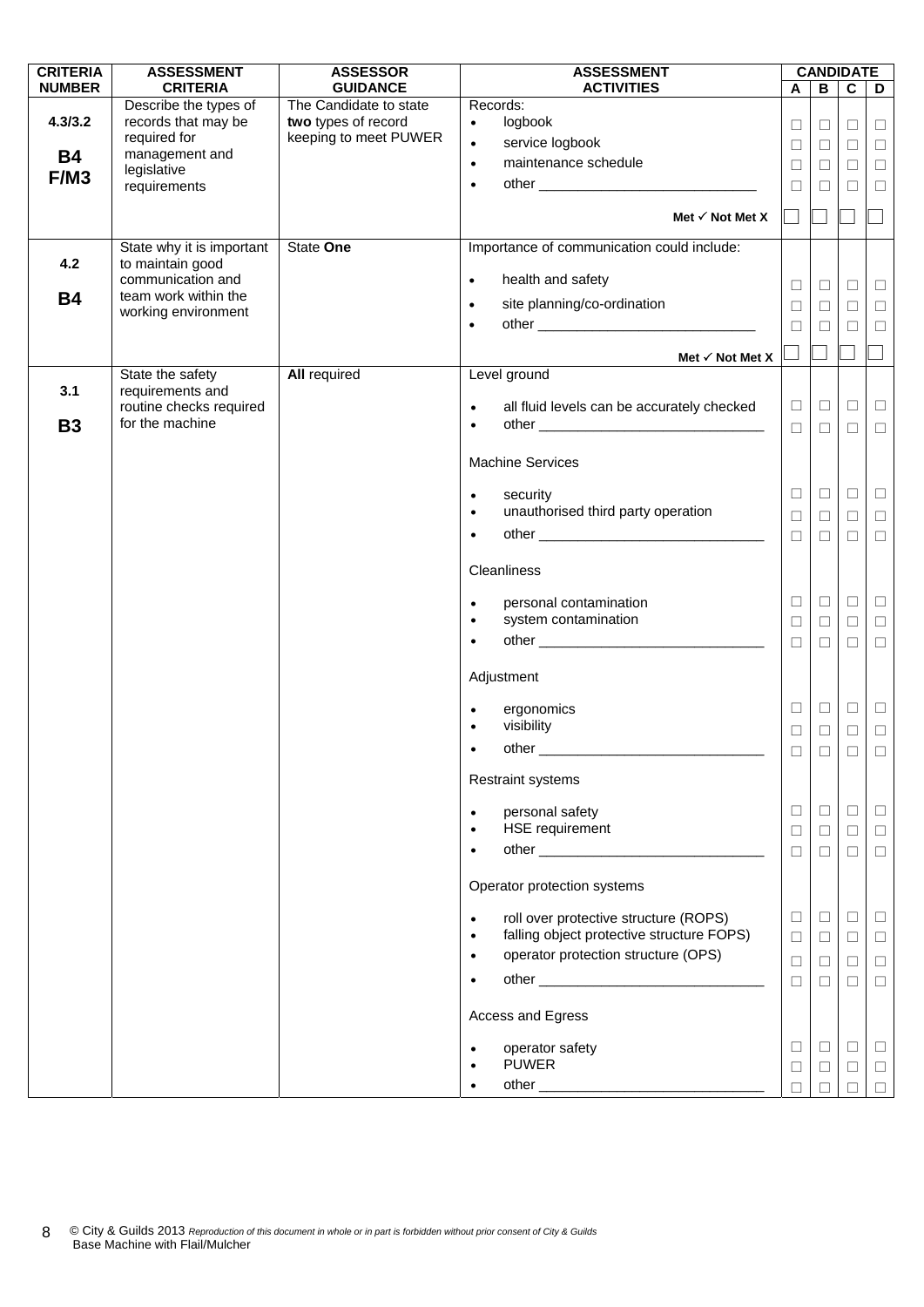| <b>CRITERIA</b> | <b>ASSESSMENT</b>                                                         | <b>ASSESSOR</b>                                                                | <b>ASSESSMENT</b>                                                                                                                                                                                                                          |                  | <b>CANDIDATE</b> |             |             |
|-----------------|---------------------------------------------------------------------------|--------------------------------------------------------------------------------|--------------------------------------------------------------------------------------------------------------------------------------------------------------------------------------------------------------------------------------------|------------------|------------------|-------------|-------------|
| <b>NUMBER</b>   | <b>CRITERIA</b>                                                           | <b>GUIDANCE</b>                                                                | <b>ACTIVITIES</b>                                                                                                                                                                                                                          | A                | В                | $\mathbf c$ | D           |
| 3.1 cont        |                                                                           |                                                                                | <b>Either</b>                                                                                                                                                                                                                              |                  |                  |             |             |
|                 |                                                                           |                                                                                | Wheeled                                                                                                                                                                                                                                    |                  |                  |             |             |
|                 |                                                                           |                                                                                | Tyre pressure and ballast                                                                                                                                                                                                                  |                  |                  |             |             |
|                 |                                                                           |                                                                                | tyre dealers recommendations<br>$\bullet$                                                                                                                                                                                                  | □                | $\Box$           | $\Box$      | $\Box$      |
|                 |                                                                           |                                                                                | operators handbook<br>$\bullet$                                                                                                                                                                                                            | $\Box$           | $\Box$           | $\Box$      | $\Box$      |
|                 |                                                                           |                                                                                | stability<br>$\bullet$                                                                                                                                                                                                                     | $\Box$           | $\Box$           | □           | $\Box$      |
|                 |                                                                           |                                                                                | traction aids<br>$\bullet$                                                                                                                                                                                                                 | $\Box$           | $\Box$           | $\Box$      | $\Box$      |
|                 |                                                                           |                                                                                | band tracks of chains<br>$\bullet$                                                                                                                                                                                                         | $\Box$           | □                | □           | $\Box$      |
|                 |                                                                           |                                                                                | other and the contract of the contract of the contract of the contract of the contract of the contract of the contract of the contract of the contract of the contract of the contract of the contract of the contract of the<br>$\bullet$ | $\Box$           | $\Box$           | $\Box$      | $\Box$      |
|                 |                                                                           |                                                                                | Wheel nuts                                                                                                                                                                                                                                 |                  |                  |             |             |
|                 |                                                                           |                                                                                | visually<br>$\bullet$                                                                                                                                                                                                                      | $\Box$           | $\Box$           | $\Box$      | $\Box$      |
|                 |                                                                           |                                                                                | torque wrench<br>$\bullet$                                                                                                                                                                                                                 | $\Box$           | $\Box$           | $\Box$      | $\Box$      |
|                 |                                                                           |                                                                                | operators handbook<br>$\bullet$                                                                                                                                                                                                            | □                | □                | □           | $\Box$      |
|                 |                                                                           |                                                                                | <b>OR</b>                                                                                                                                                                                                                                  |                  |                  |             |             |
|                 |                                                                           |                                                                                | <b>Tracked</b>                                                                                                                                                                                                                             |                  |                  |             |             |
|                 |                                                                           |                                                                                | <b>Track Drive Train</b>                                                                                                                                                                                                                   |                  |                  |             |             |
|                 |                                                                           |                                                                                | track will come off<br>$\bullet$                                                                                                                                                                                                           | □                | $\Box$           | $\Box$      | $\Box$      |
|                 |                                                                           |                                                                                | track will break<br>$\bullet$                                                                                                                                                                                                              | ⊔                | $\Box$           | $\Box$      | $\Box$      |
|                 |                                                                           |                                                                                | lack of traction<br>$\bullet$                                                                                                                                                                                                              | $\Box$           | $\Box$           | $\Box$      | $\Box$      |
|                 |                                                                           |                                                                                | premature wear<br>$\bullet$                                                                                                                                                                                                                | $\Box$           | $\Box$           | $\Box$      | $\Box$      |
|                 |                                                                           |                                                                                | long term damage<br>$\bullet$                                                                                                                                                                                                              | □                | ⊔                | □           | $\Box$      |
|                 |                                                                           |                                                                                | $\bullet$                                                                                                                                                                                                                                  | $\Box$           | $\Box$           | $\Box$      | $\Box$      |
|                 |                                                                           |                                                                                | Tension criteria                                                                                                                                                                                                                           |                  |                  |             |             |
|                 |                                                                           |                                                                                | according to manufacturers<br>$\bullet$                                                                                                                                                                                                    |                  |                  |             |             |
|                 |                                                                           |                                                                                | recommendations                                                                                                                                                                                                                            | □                | $\Box$           | $\Box$      | $\Box$      |
|                 |                                                                           |                                                                                | $other$ <sub>__</sub>                                                                                                                                                                                                                      |                  |                  | □           | ⊔           |
|                 |                                                                           |                                                                                | Met $\checkmark$ Not Met X                                                                                                                                                                                                                 |                  |                  |             |             |
|                 |                                                                           |                                                                                |                                                                                                                                                                                                                                            |                  |                  |             |             |
| 2.1/2.2         | Carry out pre and post-<br>start checks of the<br>machine consistent with | Assessor to observe<br>candidate carrying out the<br>pre and post start checks | Pre and post start checks on base machine<br>according to the operators handbook and to<br>include:                                                                                                                                        |                  |                  |             |             |
| <b>B2</b>       | environmental good                                                        | of the machine                                                                 | machine on level ground<br>$\bullet$                                                                                                                                                                                                       | □                | □                | $\Box$      | $\Box$      |
|                 | practice and                                                              |                                                                                | ensure machine services in neutral and<br>$\bullet$                                                                                                                                                                                        |                  |                  |             |             |
| F/M2            | manufacturers<br>recommendations                                          | Candidate to comment on                                                        | lowered where applicable                                                                                                                                                                                                                   | $\Box$           | □                | $\Box$      | $\Box$      |
|                 |                                                                           | machines serviceability                                                        | engine stopped and key removed<br>$\bullet$                                                                                                                                                                                                | $\Box$           | $\Box$           | $\Box$      | $\Box$      |
|                 |                                                                           | Assessor is to use their<br>own discretion as to                               | check engine oil, transmission/hydraulic oil,<br>$\bullet$<br>coolant and fuel level, engine air filter                                                                                                                                    | ⊔                | ⊔                | □           | □           |
|                 |                                                                           | whether a seat belt/lap                                                        | importance of cleanliness<br>$\bullet$                                                                                                                                                                                                     | $\Box$           | $\Box$           | $\Box$      | $\Box$      |
|                 |                                                                           | restraint is to be worn<br>during assessment                                   | seat, steering mechanism and mirror<br>$\bullet$<br>adjustment                                                                                                                                                                             | ⊔                | □                | $\Box$      | □           |
|                 |                                                                           |                                                                                | operator seat restraint is functional (where<br>$\bullet$                                                                                                                                                                                  |                  |                  |             |             |
|                 |                                                                           |                                                                                | applicable)<br>check operator protection systems<br>$\bullet$                                                                                                                                                                              | $\Box$<br>$\Box$ | ⊔<br>⊔           | $\Box$<br>□ | ⊔<br>$\Box$ |
|                 |                                                                           |                                                                                | check relevant access and egress points<br>$\bullet$                                                                                                                                                                                       | $\Box$           | $\Box$           | $\Box$      | $\Box$      |
|                 |                                                                           |                                                                                | radiators (coolant and hydraulic)<br>$\bullet$                                                                                                                                                                                             | $\Box$           | □                | $\Box$      | $\Box$      |
|                 |                                                                           |                                                                                | fuel filters and/or water trap<br>$\bullet$                                                                                                                                                                                                | $\Box$           | □                | $\Box$      | $\Box$      |
|                 |                                                                           |                                                                                | grease where and when appropriate<br>$\bullet$                                                                                                                                                                                             | П                |                  | П           | $\Box$      |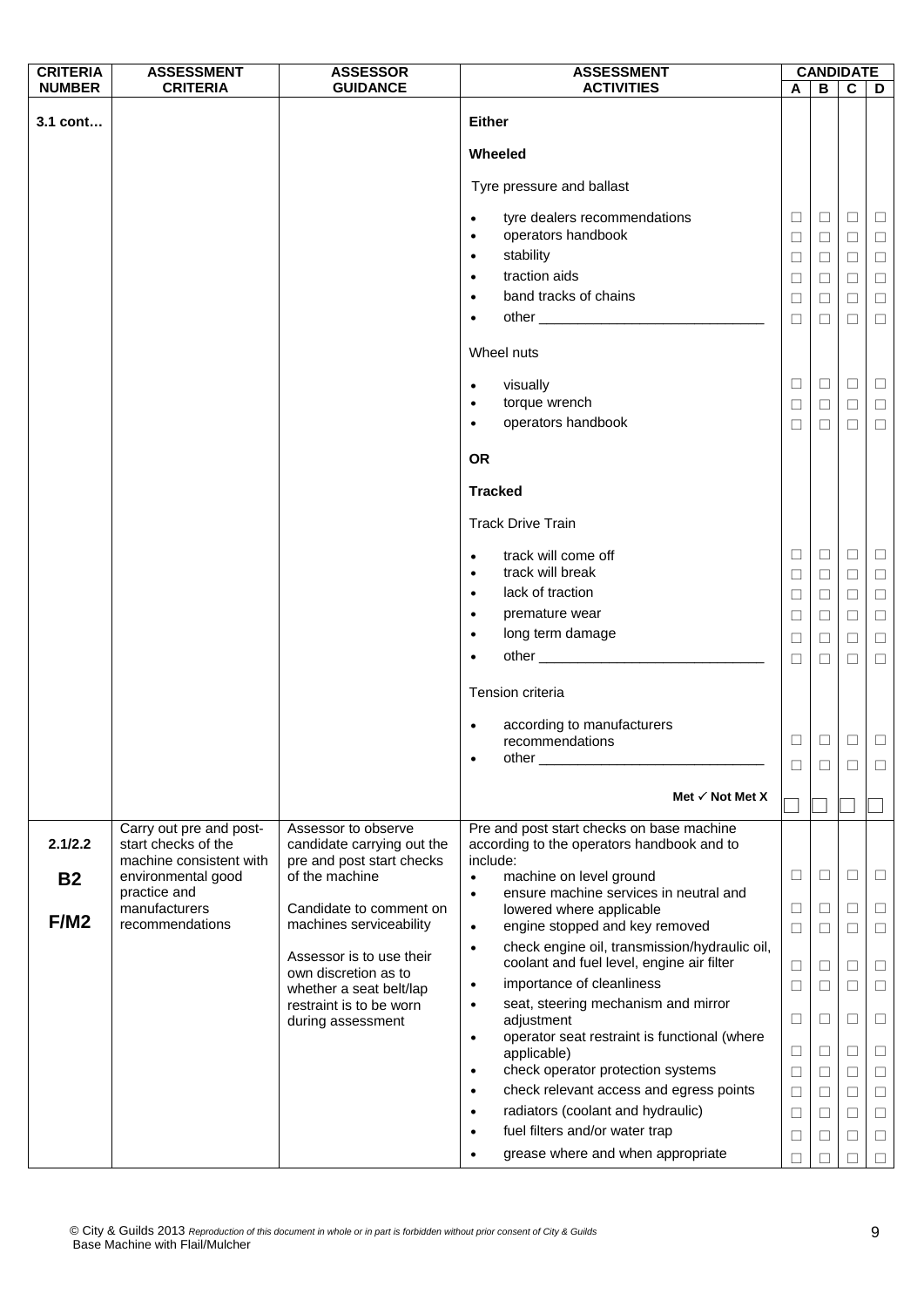| <b>CRITERIA</b> | <b>ASSESSMENT</b> | <b>ASSESSOR</b>                             | <b>ASSESSMENT</b>                                                  | <b>CANDIDATE</b> |        |             |                  |
|-----------------|-------------------|---------------------------------------------|--------------------------------------------------------------------|------------------|--------|-------------|------------------|
| <b>NUMBER</b>   | <b>CRITERIA</b>   | <b>GUIDANCE</b>                             | <b>ACTIVITIES</b>                                                  | Α                | В      | $\mathbf c$ | D                |
|                 |                   | Assessor to observe                         | Drive system                                                       |                  |        |             |                  |
| 2.1/2.2<br>cont |                   | <b>MACHINE SPECIFIC</b>                     |                                                                    | $\Box$           | $\Box$ | $\Box$      | ⊔                |
|                 |                   |                                             | operators manual<br>$\bullet$<br>PTO (power take off)<br>$\bullet$ | $\Box$           | $\Box$ |             |                  |
|                 |                   |                                             | chains and sprockets<br>$\bullet$                                  | $\Box$           | $\Box$ | $\Box$      | $\Box$<br>$\Box$ |
|                 |                   |                                             | hydraulic coupling<br>$\bullet$                                    |                  |        | $\Box$      |                  |
|                 |                   |                                             | safety decals<br>$\bullet$                                         | $\Box$           | $\Box$ | $\Box$      | $\Box$           |
|                 |                   |                                             | risk zones                                                         | $\Box$           | $\Box$ | $\Box$      | $\Box$           |
|                 |                   |                                             | $\bullet$                                                          | $\Box$           | $\Box$ | $\Box$      | $\Box$           |
|                 |                   |                                             | leaks<br>$\bullet$                                                 | $\Box$           | $\Box$ | $\Box$      | $\Box$           |
|                 |                   |                                             | pipe condition<br>$\bullet$                                        | $\Box$           | $\Box$ | $\Box$      | $\Box$           |
|                 |                   |                                             | shear bolts<br>$\bullet$                                           | $\Box$           | $\Box$ | $\Box$      | $\Box$           |
|                 |                   |                                             | slip clutch<br>$\bullet$                                           | $\Box$           | $\Box$ | $\Box$      | $\Box$           |
|                 |                   |                                             | condition and balance of teeth<br>$\bullet$                        | $\Box$           | $\Box$ | $\Box$      | $\Box$           |
|                 |                   |                                             | chain lengths<br>$\bullet$                                         | $\Box$           | $\Box$ | $\Box$      | $\Box$           |
|                 |                   |                                             | guarding<br>$\bullet$                                              | $\Box$           | $\Box$ | $\Box$      | $\Box$           |
|                 |                   |                                             | rams and ram mountings<br>$\bullet$                                | $\Box$           | $\Box$ | $\Box$      | $\Box$           |
|                 |                   |                                             | control spool valve mountings<br>$\bullet$                         | $\Box$           | $\Box$ | $\Box$      | $\Box$           |
|                 |                   |                                             | control lever mode of operation clearly<br>$\bullet$               |                  |        |             |                  |
|                 |                   |                                             | marked                                                             | $\Box$           | $\Box$ | $\Box$      | $\Box$           |
|                 |                   |                                             | operator checklist completed<br>$\bullet$                          | $\Box$           | $\Box$ | $\Box$      | $\Box$           |
|                 |                   |                                             | $\bullet$                                                          | $\Box$           | $\Box$ | $\Box$      | $\Box$           |
|                 |                   |                                             |                                                                    |                  |        |             |                  |
|                 |                   |                                             | Lubrication of attachments may include                             |                  |        |             |                  |
|                 |                   |                                             | all lubrication points identified<br>$\bullet$                     | $\Box$           | $\Box$ | $\Box$      | $\Box$           |
|                 |                   |                                             | use of the operators manual to identify how<br>$\bullet$           |                  |        |             |                  |
|                 |                   |                                             | frequently lubrication should be undertaken                        | $\Box$           | $\Box$ | $\Box$      | $\Box$           |
|                 |                   |                                             | grease lubrication points (as required)<br>$\bullet$               | $\Box$           | $\Box$ | $\Box$      | $\Box$           |
|                 |                   |                                             | $\bullet$                                                          | $\Box$           | $\Box$ | $\Box$      | $\Box$           |
|                 |                   |                                             |                                                                    |                  |        |             |                  |
|                 |                   | Assessor to observe                         | Chassis/Frame                                                      |                  |        |             |                  |
|                 |                   | candidate adhering to<br>environmental best | cracks<br>$\bullet$                                                | $\Box$           | $\Box$ | $\Box$      | $\Box$           |
|                 |                   | practice and COSHH                          | pin security<br>$\bullet$                                          | $\Box$           | $\Box$ | $\Box$      | $\Box$           |
|                 |                   | regulations                                 | bushes<br>$\bullet$                                                | $\Box$           | $\Box$ | $\Box$      | $\Box$           |
|                 |                   |                                             | cylinders<br>$\bullet$                                             | $\Box$           | □      | ⊔           |                  |
|                 |                   |                                             | attachment<br>$\bullet$                                            |                  |        |             | $\Box$           |
|                 |                   |                                             | loose or broken bolts                                              | $\Box$           | □      | ⊔           | $\Box$           |
|                 |                   |                                             | $\bullet$                                                          | $\Box$           | □      | □           | □                |
|                 |                   |                                             | cables and connections<br>$\bullet$                                | $\Box$           | □      | □           | ⊔                |
|                 |                   |                                             | guarding<br>$\bullet$                                              | $\Box$           | $\Box$ | $\Box$      | $\Box$           |
|                 |                   |                                             |                                                                    |                  |        |             |                  |
|                 |                   |                                             | Hydraulic hoses                                                    |                  |        |             |                  |
|                 |                   |                                             | leaks<br>$\bullet$                                                 | $\Box$           | $\Box$ | $\Box$      | ⊔                |
|                 |                   |                                             | cracks<br>$\bullet$                                                | $\Box$           | $\Box$ | ⊔           | ⊔                |
|                 |                   |                                             | cuts<br>$\bullet$                                                  | $\Box$           | $\Box$ | □           | $\Box$           |
|                 |                   |                                             | abrasions<br>$\bullet$                                             | $\Box$           | □      |             | □                |
|                 |                   |                                             | security<br>$\bullet$                                              |                  |        | ⊔           |                  |
|                 |                   |                                             | guarding<br>$\bullet$                                              | $\Box$           | □      | □           | $\Box$           |
|                 |                   |                                             |                                                                    | П                |        |             | П                |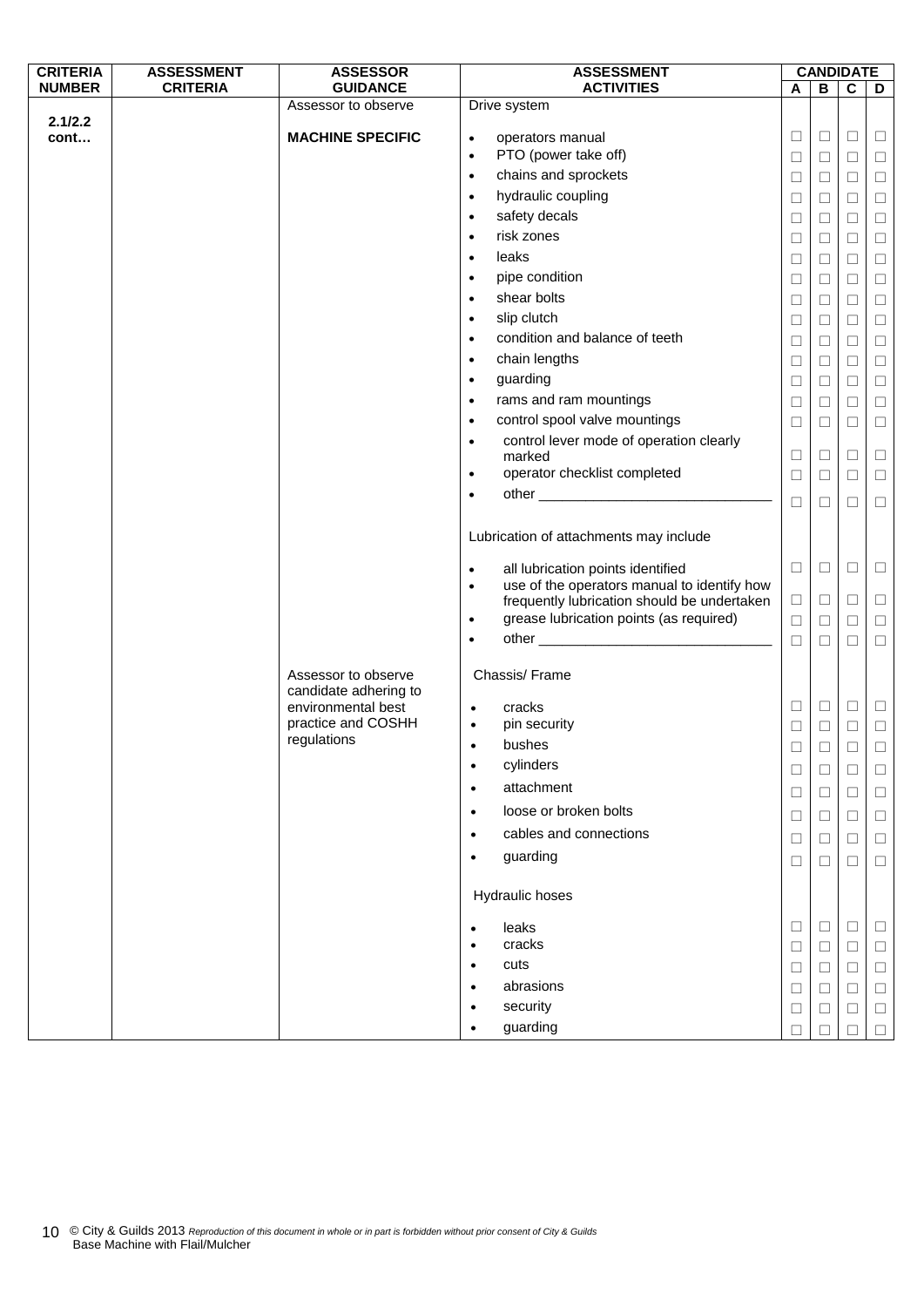| <b>CRITERIA</b>              | <b>ASSESSMENT</b>                                                      | <b>ASSESSOR</b>                      | <b>ASSESSMENT</b>                                                                                                                                                                                                                                                                 | <b>CANDIDATE</b>                               |                                                |                                                     |                                                          |
|------------------------------|------------------------------------------------------------------------|--------------------------------------|-----------------------------------------------------------------------------------------------------------------------------------------------------------------------------------------------------------------------------------------------------------------------------------|------------------------------------------------|------------------------------------------------|-----------------------------------------------------|----------------------------------------------------------|
| <b>NUMBER</b>                | <b>CRITERIA</b>                                                        | <b>GUIDANCE</b>                      | <b>ACTIVITIES</b>                                                                                                                                                                                                                                                                 | A                                              | B                                              | $\mathbf c$                                         | D                                                        |
| 2.1/2.2<br>cont              |                                                                        |                                      | <b>Either</b><br>Wheeled<br>tyre suitably inflated<br>$\bullet$<br>tyre condition<br>$\bullet$<br>check wheel nuts<br>$\bullet$<br><b>OR</b>                                                                                                                                      | $\Box$<br>⊔<br>□                               | $\Box$<br>⊔<br>□                               | $\Box$<br>□<br>$\Box$                               | $\Box$<br>$\Box$<br>$\Box$                               |
|                              |                                                                        |                                      | <b>Tracked</b><br>track drive train condition and maintenance<br>$\bullet$<br>are checked<br>pins (if applicable)<br>$\bullet$<br>sprocket<br>$\bullet$<br>idler<br>$\bullet$<br>track plates/pads (if applicable)<br>$\bullet$<br>tension criteria<br>$\bullet$                  | $\Box$<br>$\Box$<br>□<br>$\Box$<br>□<br>$\Box$ | $\Box$<br>$\Box$<br>$\Box$<br>$\Box$<br>⊔<br>□ | $\Box$<br>□<br>$\Box$<br>$\Box$<br>$\Box$<br>$\Box$ | $\Box$<br>$\Box$<br>$\Box$<br>$\Box$<br>$\Box$<br>$\Box$ |
|                              |                                                                        |                                      | Environmental considerations:<br>disposal<br>$\bullet$<br>storage of oils on site<br>$\bullet$<br>spill kit mats used<br>$\bullet$                                                                                                                                                | ⊔<br>$\Box$<br>П                               | ⊔<br>$\Box$<br>п                               | Ц<br>$\Box$<br>П                                    | $\Box$<br>$\Box$<br>$\Box$                               |
|                              |                                                                        |                                      | Met $\checkmark$ Not Met X                                                                                                                                                                                                                                                        |                                                |                                                |                                                     |                                                          |
| 4.6/3.5<br><b>B4</b>         | Describe the correct<br>methods for disposing<br>of waste              | The Candidate to state<br>one method | Disposal of waste from workplace activities may<br>include:<br>waste oils placed in approved containers<br>$\bullet$<br>for disposal                                                                                                                                              | $\Box$                                         | $\Box$                                         | $\Box$                                              | $\Box$                                                   |
| F/M3                         |                                                                        |                                      | use of designated waste/recycle bins<br>$\bullet$<br>$\bullet$                                                                                                                                                                                                                    | $\Box$<br>□                                    | □<br>$\Box$                                    | $\Box$<br>$\Box$                                    | $\Box$<br>$\Box$                                         |
|                              |                                                                        |                                      | Met $\checkmark$ Not Met X                                                                                                                                                                                                                                                        | $\overline{\phantom{a}}$                       |                                                |                                                     |                                                          |
| 4.5/3.4<br><b>B4</b><br>F/M3 | Describe how<br>environmental damage<br>can be caused and<br>minimised | Three causes                         | Environmental damage may be caused by:<br>incorrect storage of fuel and oil<br>$\bullet$<br>defective machinery<br>$\bullet$<br>poor work practice<br>$\bullet$<br>oil and fuel spillages<br>$\bullet$<br>$\bullet$                                                               | $\Box$<br>□<br>$\Box$<br>□<br>$\Box$           | $\Box$<br>$\Box$<br>$\Box$<br>$\Box$<br>$\Box$ | $\Box$<br>$\Box$<br>$\Box$<br>$\Box$<br>$\Box$      | $\Box$<br>$\Box$<br>$\Box$<br>$\Box$<br>$\Box$           |
|                              |                                                                        | Three preventions                    | Environmental damage may be prevented by:<br>following principals of industry good<br>$\bullet$<br>practice<br>good housekeeping<br>$\bullet$<br>appropriately trained operators<br>$\bullet$<br>spill kits are available<br>$\bullet$<br>$\bullet$<br>Met $\checkmark$ Not Met X | $\Box$<br>□<br>$\Box$<br>□<br>П                | $\Box$<br>$\Box$<br>$\Box$<br>$\Box$<br>П      | $\Box$<br>$\Box$<br>$\Box$<br>$\Box$<br>$\Box$      | $\Box$<br>$\Box$<br>$\Box$<br>$\Box$<br>$\Box$           |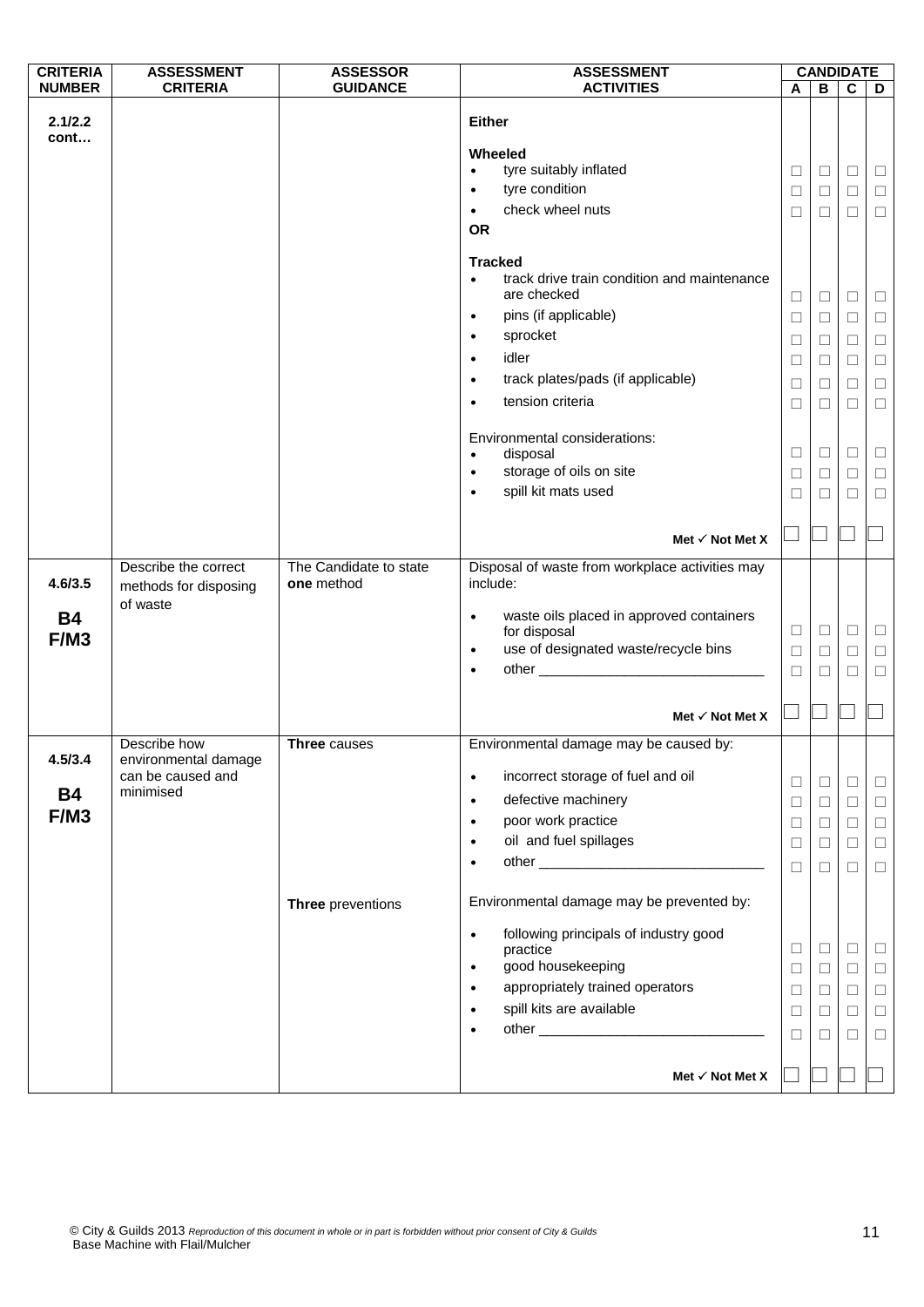| <b>CRITERIA</b> | <b>ASSESSMENT</b>                                                     | <b>ASSESSOR</b>                             | <b>ASSESSMENT</b>                                                                             |        |        | <b>CANDIDATE</b> |        |
|-----------------|-----------------------------------------------------------------------|---------------------------------------------|-----------------------------------------------------------------------------------------------|--------|--------|------------------|--------|
| <b>NUMBER</b>   | <b>CRITERIA</b>                                                       | <b>GUIDANCE</b>                             | <b>ACTIVITIES</b>                                                                             | A      | B      | $\mathbf c$      | D      |
| 3.3             | State the factors that<br>may cause the cooling<br>system to overheat | Candidate to state four                     | Factors that may cause the cooling system to<br>over heat may include:                        |        |        |                  |        |
| <b>B3</b>       |                                                                       |                                             | fan belt slack<br>$\bullet$                                                                   | □      | $\Box$ | □                | $\Box$ |
|                 |                                                                       |                                             | radiator core blocked<br>$\bullet$                                                            | ⊔      | ⊔      | □                | $\Box$ |
|                 |                                                                       |                                             | radiator fins blocked<br>$\bullet$                                                            | $\Box$ | $\Box$ | $\Box$           | $\Box$ |
|                 |                                                                       |                                             | faulty thermostat<br>$\bullet$                                                                | $\Box$ | $\Box$ | □                | $\Box$ |
|                 |                                                                       |                                             | cylinder fins spaces blocked (air cooled<br>$\bullet$                                         |        |        |                  |        |
|                 |                                                                       |                                             | only)                                                                                         | □      | $\Box$ | $\Box$           | $\Box$ |
|                 |                                                                       |                                             | low fluid levels<br>$\bullet$                                                                 | □      | $\Box$ | $\Box$           | $\Box$ |
|                 |                                                                       |                                             | $\bullet$                                                                                     |        |        |                  |        |
|                 |                                                                       |                                             |                                                                                               | $\Box$ | □      | □                | $\Box$ |
|                 |                                                                       |                                             | Met $\checkmark$ Not Met X                                                                    |        |        |                  |        |
| 3.4             | Describe how to check<br>the battery(s) and report                    | State how to clean battery<br>terminals     | use of hot water<br>$\bullet$                                                                 | $\Box$ | П      | $\Box$           | $\Box$ |
|                 | on the condition                                                      |                                             | $\bullet$                                                                                     | П      | П      | П                | $\Box$ |
| <b>B3</b>       |                                                                       | State three reasons that                    | Battery could explode due to:                                                                 |        |        |                  |        |
|                 |                                                                       | could cause a battery to                    |                                                                                               |        |        |                  |        |
|                 |                                                                       | explode                                     | excessive charge rate<br>$\bullet$<br>charger not switched off before connection<br>$\bullet$ | □      | $\Box$ | □                | $\Box$ |
|                 |                                                                       |                                             | or disconnection while on charge                                                              | $\Box$ | $\Box$ | □                | $\Box$ |
|                 |                                                                       |                                             | sparks near gas outlet<br>$\bullet$                                                           | $\Box$ | $\Box$ | $\Box$           | $\Box$ |
|                 |                                                                       |                                             | involuntary earthing of the battery<br>$\bullet$                                              | $\Box$ | $\Box$ | $\Box$           | $\Box$ |
|                 |                                                                       |                                             | incorrect fitting of jump leads from machine<br>$\bullet$<br>to machine or power pack         | $\Box$ | □      | □                | $\Box$ |
|                 |                                                                       |                                             | $\bullet$                                                                                     |        |        |                  |        |
|                 |                                                                       |                                             |                                                                                               | $\Box$ | □      | □                | $\Box$ |
|                 |                                                                       | State three                                 | battery is secured<br>$\bullet$                                                               | $\Box$ | ⊔      | □                | $\Box$ |
|                 |                                                                       |                                             | leads connected and checked for damage<br>$\bullet$                                           | $\Box$ | $\Box$ | $\Box$           | $\Box$ |
|                 |                                                                       |                                             | terminals cleaned satisfactorily<br>$\bullet$                                                 | $\Box$ | $\Box$ | $\Box$           | $\Box$ |
|                 |                                                                       |                                             | anti-corrosion grease put on leads and<br>$\bullet$                                           |        |        |                  |        |
|                 |                                                                       |                                             | terminals when reconnecting                                                                   | $\Box$ | $\Box$ | $\Box$           | $\Box$ |
|                 |                                                                       |                                             | bolts are tight but not over-tightened<br>$\bullet$                                           | $\Box$ | $\Box$ | $\Box$           | $\Box$ |
|                 |                                                                       |                                             | other                                                                                         | $\Box$ | $\Box$ | $\Box$           | $\Box$ |
|                 |                                                                       |                                             |                                                                                               |        |        |                  |        |
|                 |                                                                       |                                             | Met $\checkmark$ Not Met X                                                                    |        |        |                  |        |
|                 | Explain the safe                                                      | Candidate to explain the                    | Safe procedure for detection may include:                                                     |        |        |                  |        |
| 3.5             | procedure to follow for<br>detecting leaks in high                    | safe procedure for<br>detection             | hands not used for detection of leak<br>$\bullet$                                             | □      | $\Box$ | ⊔                | $\Box$ |
| <b>B3</b>       | pressure hydraulic                                                    |                                             | use a piece of card or paper<br>$\bullet$                                                     | □      | $\Box$ | $\Box$           | $\Box$ |
|                 | systems                                                               |                                             | $\bullet$                                                                                     | $\Box$ | □      | П                | $\Box$ |
|                 |                                                                       |                                             |                                                                                               |        |        |                  |        |
|                 |                                                                       |                                             | Met $\checkmark$ Not Met X                                                                    |        |        |                  |        |
|                 | Explain the procedure                                                 | Candidate to identify all                   | According to the operators manual and to                                                      |        |        |                  |        |
| 3.6             | to follow when replacing<br>a hydraulic hose                          | procedure for replacing a<br>hydraulic hose | include:                                                                                      |        |        |                  |        |
| <b>B3</b>       |                                                                       |                                             | appropriate PPE identified<br>$\bullet$                                                       | ⊔      | □      | ⊔                | $\Box$ |
|                 |                                                                       |                                             | use of spill kit<br>$\bullet$                                                                 | $\Box$ | $\Box$ | $\Box$           | $\Box$ |
|                 |                                                                       |                                             | hydraulic system lowered and pressure<br>$\bullet$                                            | $\Box$ | $\Box$ | $\Box$           | $\Box$ |
|                 |                                                                       |                                             | relieved<br>$\bullet$                                                                         | $\Box$ | ⊔      | $\Box$           | $\Box$ |
|                 |                                                                       |                                             | importance of cleanliness<br>$\bullet$                                                        | $\Box$ | $\Box$ | $\Box$           | $\Box$ |
|                 |                                                                       |                                             | vacuum pump (if fitted)<br>$\bullet$                                                          | □      | □      | □                | $\Box$ |
|                 |                                                                       |                                             | shut off valve (if fitted)<br>$\bullet$                                                       |        |        |                  | $\Box$ |
|                 |                                                                       |                                             |                                                                                               |        |        |                  |        |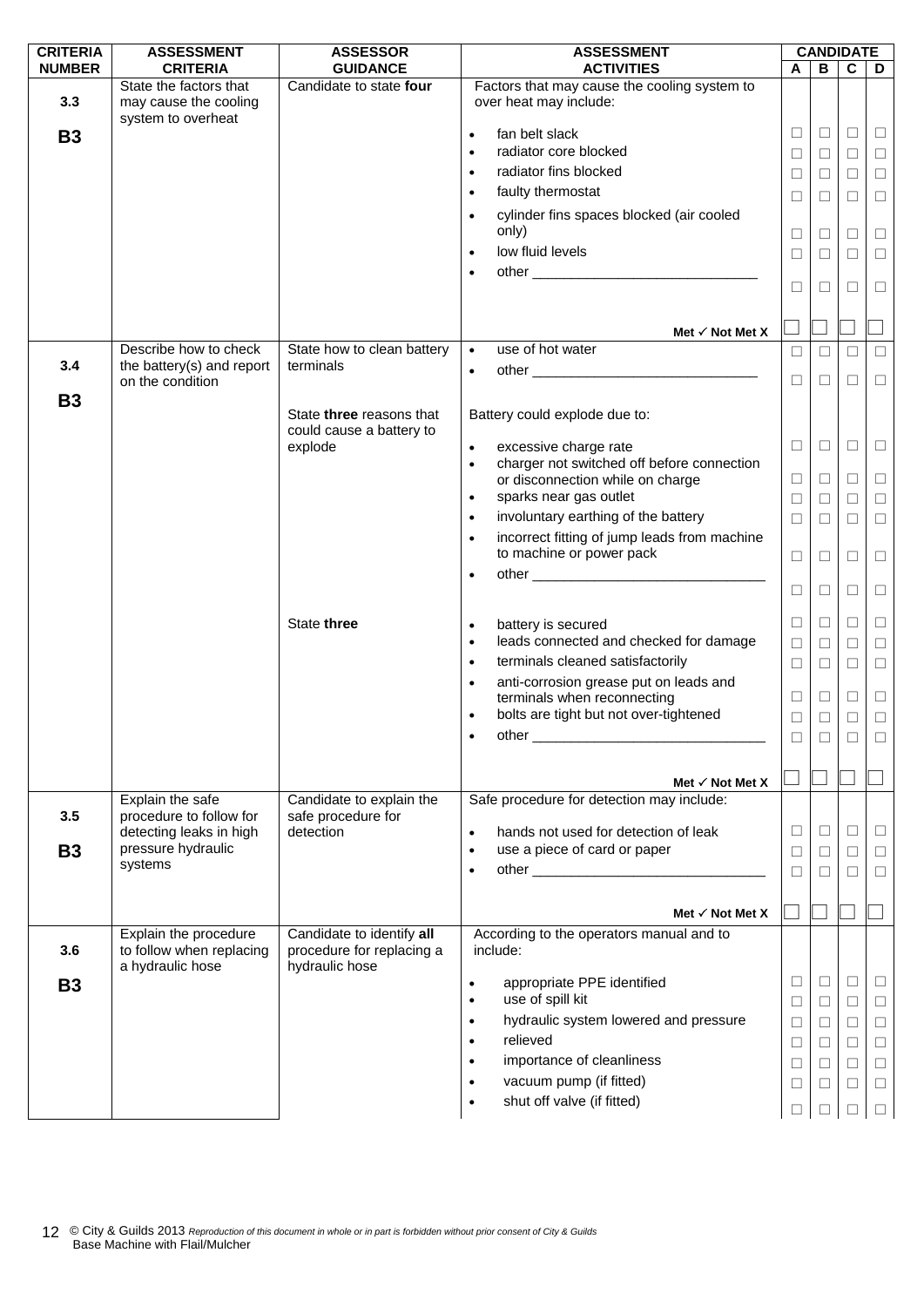| <b>CRITERIA</b>  | <b>ASSESSMENT</b>                                           | <b>ASSESSOR</b>                                         | <b>ASSESSMENT</b>                                                                                                                                |        | <b>CANDIDATE</b> |                  |                  |
|------------------|-------------------------------------------------------------|---------------------------------------------------------|--------------------------------------------------------------------------------------------------------------------------------------------------|--------|------------------|------------------|------------------|
| <b>NUMBER</b>    | <b>CRITERIA</b>                                             | <b>GUIDANCE</b>                                         | <b>ACTIVITIES</b>                                                                                                                                | A      | B                | $\mathbf c$      | D                |
| 3.6 cont         |                                                             | Correct amount of tools<br>chosen                       | Tools:<br>spanners x 2<br>$\bullet$                                                                                                              | ┚      | $\Box$           | ▁                |                  |
|                  |                                                             | Identify the four main<br>criteria for a replacement    | Criteria for hose replacement                                                                                                                    |        |                  |                  |                  |
|                  |                                                             | hose                                                    | pressure rating<br>$\bullet$<br>length<br>$\bullet$                                                                                              | □<br>⊔ | $\Box$<br>$\Box$ | $\Box$<br>$\Box$ | $\Box$<br>$\Box$ |
|                  |                                                             |                                                         | end fittings<br>$\bullet$                                                                                                                        | □      | $\Box$           | $\Box$           | $\Box$           |
|                  |                                                             |                                                         | bore<br>$\bullet$                                                                                                                                | □      | $\Box$           | $\Box$           | $\Box$           |
|                  |                                                             |                                                         | referred to operators manual<br>$\bullet$                                                                                                        | □      | $\Box$           | $\Box$           | $\Box$           |
|                  |                                                             | What factors need to be<br>taken into account when      | new hose fitted ensuring inside of hose and<br>$\bullet$<br>joints are clean                                                                     | $\Box$ | $\Box$           | $\Box$           | $\Box$           |
|                  |                                                             | fitting the new hose                                    | correctly routed not twisted<br>$\bullet$                                                                                                        | $\Box$ | $\Box$           | $\Box$           | $\Box$           |
|                  |                                                             |                                                         | switch off vacuum pump (if fitted)<br>$\bullet$                                                                                                  | $\Box$ | $\Box$           | $\Box$           | $\Box$           |
|                  |                                                             |                                                         | open valve (if fitted)<br>$\bullet$                                                                                                              | □      | $\Box$           | $\Box$           | $\Box$           |
|                  |                                                             |                                                         | hydraulic oil topped up and checked as<br>$\bullet$<br>required                                                                                  | $\Box$ | $\Box$           | $\Box$           | $\Box$           |
|                  |                                                             |                                                         | start machine<br>$\bullet$                                                                                                                       | Ц      | $\Box$           | □                | $\Box$           |
|                  |                                                             |                                                         | operate function<br>$\bullet$                                                                                                                    | $\Box$ | $\Box$           | $\Box$           | $\Box$           |
|                  |                                                             |                                                         | check for leaks<br>$\bullet$                                                                                                                     | $\Box$ | $\Box$           | $\Box$           | $\Box$           |
|                  |                                                             |                                                         | clean up spill kit<br>$\bullet$                                                                                                                  | □      | $\Box$           | $\Box$           | $\Box$           |
|                  |                                                             |                                                         | re-check oil level<br>$\bullet$                                                                                                                  | ⊔      | $\Box$           | ⊔                | $\Box$           |
|                  |                                                             | Environmental                                           | bagged and labelled<br>$\bullet$                                                                                                                 | $\Box$ | $\Box$           | $\Box$           | $\Box$           |
|                  |                                                             | considerations                                          | licensed disposal<br>$\bullet$                                                                                                                   | □      | $\Box$           | $\Box$           | $\Box$           |
|                  |                                                             |                                                         | recycle<br>$\bullet$                                                                                                                             | $\Box$ | $\Box$           | $\Box$           | $\Box$           |
|                  |                                                             |                                                         | $\bullet$                                                                                                                                        | □      | $\Box$           | П                | $\Box$           |
|                  |                                                             |                                                         | Met $\checkmark$ Not Met X                                                                                                                       |        |                  |                  |                  |
|                  | Explain the function of                                     |                                                         | Refer to operators manual                                                                                                                        |        |                  |                  |                  |
| 3.2<br><b>B3</b> | all controls and how to<br>interpret instrument<br>readings | The Candidate to explain<br>the controls inside the cab | The function and setting of the following controls:                                                                                              |        |                  |                  |                  |
|                  |                                                             | and what are their<br>functions                         | starting devices, including cold start<br>$\bullet$                                                                                              | □      | $\Box$           | □                | ⊔                |
|                  |                                                             |                                                         | engine speed control<br>$\bullet$                                                                                                                | $\Box$ | $\Box$           | □                | ⊔                |
|                  |                                                             |                                                         | stop control<br>$\bullet$                                                                                                                        | □      | $\Box$           | $\Box$           | □                |
|                  |                                                             |                                                         | check function of emergency stop<br>$\bullet$                                                                                                    | ⊔      | $\Box$           | ⊔                | □                |
|                  |                                                             |                                                         | gear selection<br>$\bullet$                                                                                                                      | □      | $\Box$           | $\Box$           | □                |
|                  |                                                             |                                                         | clutch<br>$\bullet$                                                                                                                              | $\Box$ | $\Box$           | $\Box$           | $\Box$           |
|                  |                                                             |                                                         | differential lock (where applicable)<br>$\bullet$                                                                                                | $\Box$ | $\Box$           | $\Box$           | $\Box$           |
|                  |                                                             |                                                         | PTO lever engagement and speed range<br>$\bullet$<br>selector (where applicable)                                                                 | $\Box$ | $\Box$           | $\Box$           | □                |
|                  |                                                             |                                                         | brakes (independent and parking) and<br>$\bullet$<br>remote braking device if fitted                                                             | ⊔      | $\Box$           | □                | □                |
|                  |                                                             |                                                         | hydraulic controls<br>$\bullet$                                                                                                                  | ⊔      | $\Box$           | ⊔                | □                |
|                  |                                                             |                                                         | draft control (as applicable)<br>$\bullet$                                                                                                       | $\Box$ | $\Box$           | $\Box$           | □                |
|                  |                                                             |                                                         | position control (as applicable)<br>$\bullet$                                                                                                    | $\Box$ | $\Box$           | $\Box$           | $\Box$           |
|                  |                                                             |                                                         | other controls provided<br>$\bullet$                                                                                                             | □      | $\Box$           | $\Box$           | $\Box$           |
|                  |                                                             |                                                         | external services                                                                                                                                | ⊔      | $\Box$           | ⊔                | $\Box$           |
|                  |                                                             |                                                         | lights, direction indicators, horn, screen<br>wash/wipe, heating and ventilation controls<br>and any safety warning device (where<br>applicable) | □      | $\mathsf{L}$     | Н                |                  |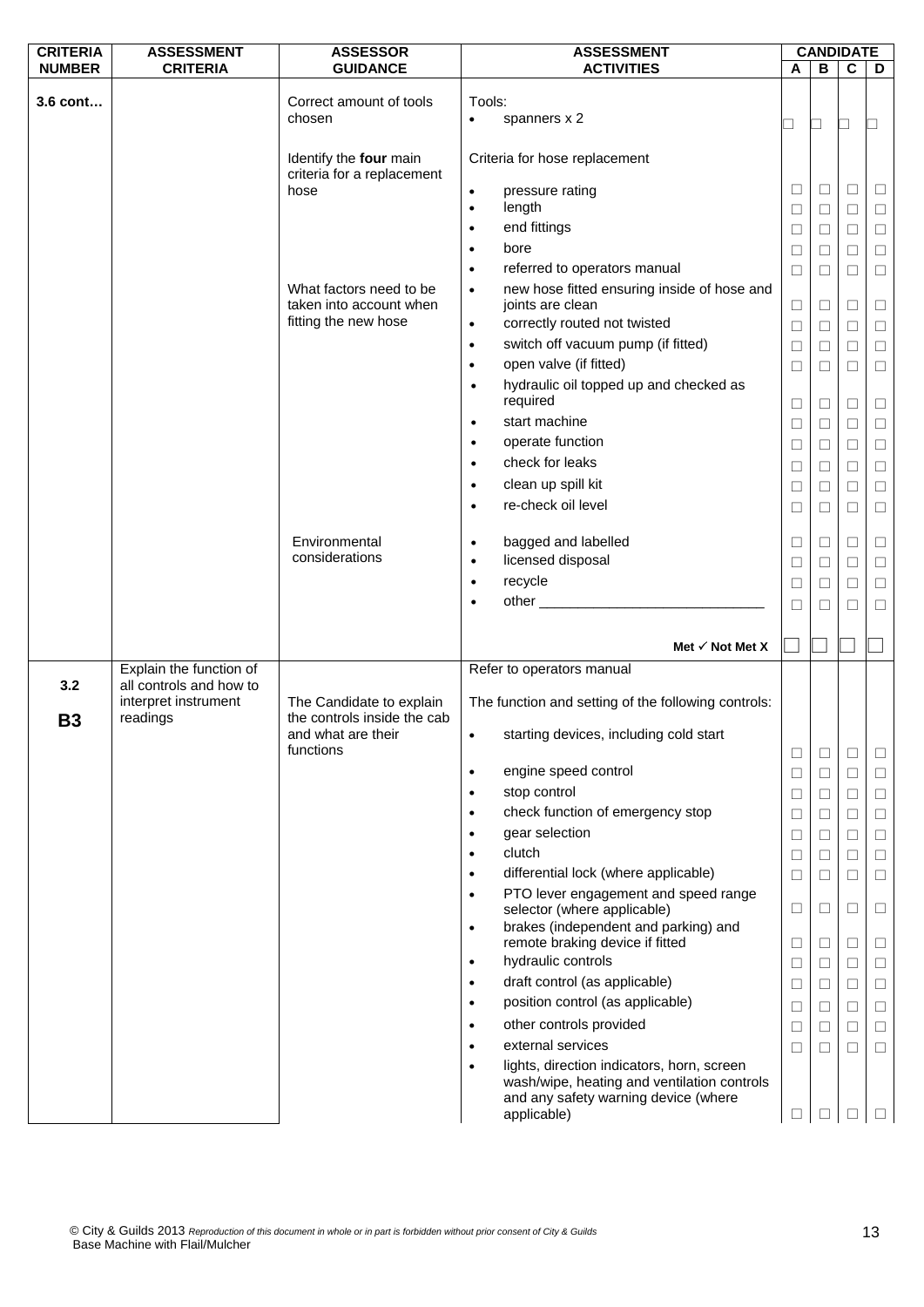| <b>CRITERIA</b><br><b>NUMBER</b> | <b>ASSESSMENT</b><br><b>CRITERIA</b>               | <b>ASSESSOR</b><br><b>GUIDANCE</b>                 |                        | <b>ASSESSMENT</b><br><b>ACTIVITIES</b>                                                                                                                                                                                                                               | <b>CANDIDATE</b> |        |        |          |
|----------------------------------|----------------------------------------------------|----------------------------------------------------|------------------------|----------------------------------------------------------------------------------------------------------------------------------------------------------------------------------------------------------------------------------------------------------------------|------------------|--------|--------|----------|
|                                  |                                                    | State the instruments                              | $\bullet$              | tractormeter and associated chart (if                                                                                                                                                                                                                                |                  |        |        |          |
| $3.2$ cont                       |                                                    | inside the cab, what are                           |                        | applicable)                                                                                                                                                                                                                                                          | $\Box$           | $\Box$ | $\Box$ | $\Box$   |
|                                  |                                                    | they and how should they<br>be interpreted         | $\bullet$              | oil pressure gauge (or warning light)                                                                                                                                                                                                                                | $\Box$           | $\Box$ | $\Box$ | $\Box$   |
|                                  |                                                    |                                                    | $\bullet$              | battery condition indicator or warning light                                                                                                                                                                                                                         | $\Box$           | □      | □      | $\Box$   |
|                                  |                                                    |                                                    | $\bullet$              | other warning lights (as applicable)                                                                                                                                                                                                                                 | $\Box$           | $\Box$ | $\Box$ | $\Box$   |
|                                  |                                                    |                                                    | $\bullet$              | reversing aid (if applicable)                                                                                                                                                                                                                                        | $\Box$           | $\Box$ | $\Box$ | $\Box$   |
|                                  |                                                    | What action should be                              |                        |                                                                                                                                                                                                                                                                      |                  |        |        |          |
|                                  |                                                    | taken in the event of a<br>warning light coming on | $\bullet$              | refer to operators manual                                                                                                                                                                                                                                            | □                | ⊔      | ⊔      | Ц        |
|                                  |                                                    | What action should be                              | $\bullet$              | fire fighting system(s) tested (if fitted)                                                                                                                                                                                                                           | $\Box$           | □      | □      | $\Box$   |
|                                  |                                                    | taken to maintain/check                            | $\bullet$              | fire extinguishers maintained, checked and                                                                                                                                                                                                                           |                  |        |        |          |
|                                  |                                                    | the fire fighting system is<br>operational         |                        | in date                                                                                                                                                                                                                                                              | $\Box$           | □      | $\Box$ | $\Box$   |
|                                  |                                                    |                                                    | $\bullet$              | access and egress points in the event of an<br>emergency                                                                                                                                                                                                             | $\Box$           | ⊔      | П      | $\Box$   |
|                                  |                                                    |                                                    |                        |                                                                                                                                                                                                                                                                      |                  |        |        |          |
|                                  | Carry out safe access                              | Assessor to visually                               | $\bullet$              | Met $\checkmark$ Not Met X<br>Candidates must demonstrate safe access                                                                                                                                                                                                |                  |        |        |          |
| 2.2                              | and egress                                         | observe safe access and                            |                        | and egress from machine using the hand                                                                                                                                                                                                                               |                  |        |        |          |
|                                  |                                                    | egress                                             |                        | and foot holds provided and facing into the                                                                                                                                                                                                                          |                  |        |        |          |
| <b>B2</b>                        |                                                    |                                                    |                        | cab (3 points of contact)<br>Met $\checkmark$ Not Met X                                                                                                                                                                                                              |                  |        |        |          |
|                                  | Select suitable                                    |                                                    |                        | Suitable equipment                                                                                                                                                                                                                                                   |                  |        |        |          |
| 2.1                              | flail/mulcher equipment                            | Assessor to observe                                |                        |                                                                                                                                                                                                                                                                      |                  |        |        |          |
|                                  | and check security                                 |                                                    | $\bullet$<br>$\bullet$ | flail/mulcher suitable for the vegetation type<br>flail/mulcher suitable for the machine                                                                                                                                                                             | $\Box$           | ⊔      | □      | $\Box$   |
| F/M2                             |                                                    |                                                    |                        |                                                                                                                                                                                                                                                                      | $\Box$           | $\Box$ | $\Box$ | $\Box$   |
|                                  |                                                    |                                                    |                        | Security may include                                                                                                                                                                                                                                                 |                  |        |        |          |
|                                  |                                                    |                                                    | $\bullet$              | appropriate and safe following                                                                                                                                                                                                                                       |                  |        |        |          |
|                                  |                                                    |                                                    |                        | manufacturers instructions                                                                                                                                                                                                                                           | $\Box$           | $\Box$ | $\Box$ | $\Box$   |
|                                  |                                                    |                                                    | $\bullet$              | safe use of controls                                                                                                                                                                                                                                                 | $\Box$           | $\Box$ | $\Box$ | $\Box$   |
|                                  |                                                    |                                                    | $\bullet$              | pins                                                                                                                                                                                                                                                                 | $\Box$           | □      | $\Box$ | $\Box$   |
|                                  |                                                    |                                                    | $\bullet$              | bolts                                                                                                                                                                                                                                                                | ⊔                | L      | □      | $\Box$   |
|                                  |                                                    |                                                    | $\bullet$              | hitch                                                                                                                                                                                                                                                                | $\Box$           | $\Box$ | $\Box$ | $\Box$   |
|                                  |                                                    |                                                    | $\bullet$              | safe access and egress                                                                                                                                                                                                                                               | □                | П      | П      | $\Box$   |
|                                  |                                                    |                                                    | $\bullet$              | flail/mulcher checked for security                                                                                                                                                                                                                                   |                  |        |        |          |
|                                  |                                                    |                                                    |                        |                                                                                                                                                                                                                                                                      |                  |        |        |          |
| 4.1                              | State safety precautions<br>which should be put in | <b>Four</b> precautions                            | $\bullet$<br>$\bullet$ | adequate warning signs<br>safe working distances                                                                                                                                                                                                                     | □                |        | ⊔      | ⊔        |
|                                  | place when working                                 |                                                    | $\bullet$              | possible problems are identified when                                                                                                                                                                                                                                | $\Box$           | $\Box$ | □      | $\Box$   |
| F/M4                             | alongside public rights                            |                                                    |                        | working along side public rights of way                                                                                                                                                                                                                              | $\Box$           | $\Box$ | $\Box$ | $\Box$   |
|                                  | of way                                             |                                                    | $\bullet$              | the right of way is maintained                                                                                                                                                                                                                                       | □                | $\Box$ | П      | $\Box$   |
|                                  |                                                    |                                                    | $\bullet$              | ensure all footpaths are repaired and safe                                                                                                                                                                                                                           |                  |        |        |          |
|                                  |                                                    |                                                    |                        | to be used before the signs are removed<br>and the site is left                                                                                                                                                                                                      | $\Box$           | $\Box$ | $\Box$ | $\sqcup$ |
|                                  |                                                    |                                                    | $\bullet$              |                                                                                                                                                                                                                                                                      | $\Box$           | П      | $\Box$ | $\Box$   |
|                                  |                                                    |                                                    |                        |                                                                                                                                                                                                                                                                      |                  |        |        |          |
|                                  |                                                    |                                                    |                        | Met $\checkmark$ Not Met X                                                                                                                                                                                                                                           |                  |        |        |          |
| 4.3                              | State factors to consider<br>when carrying out the | Four factors                                       |                        | Factors to consider may include                                                                                                                                                                                                                                      |                  |        |        |          |
|                                  | operation                                          |                                                    | $\bullet$              | site planning and operational systems                                                                                                                                                                                                                                |                  |        |        |          |
| F/M4                             |                                                    |                                                    |                        | appropriate to site conditions                                                                                                                                                                                                                                       | $\Box$           | $\Box$ | $\Box$ | $\Box$   |
|                                  |                                                    |                                                    | $\bullet$              | desired planting position and environment                                                                                                                                                                                                                            | $\Box$           | $\Box$ | $\Box$ | $\Box$   |
|                                  |                                                    |                                                    | $\bullet$              | poor traction caused by varying soil and<br>surface conditions                                                                                                                                                                                                       | $\Box$           | ⊔      | $\Box$ | $\Box$   |
|                                  |                                                    |                                                    | $\bullet$              | wayleaves (electricity, telephone, gas)                                                                                                                                                                                                                              | $\Box$           | ⊔      | $\Box$ | $\Box$   |
|                                  |                                                    |                                                    | $\bullet$              | soil types                                                                                                                                                                                                                                                           | $\Box$           | $\Box$ | $\Box$ | $\Box$   |
|                                  |                                                    |                                                    | $\bullet$              | PTO speed (if applicable)                                                                                                                                                                                                                                            | $\Box$           | □      | $\Box$ | $\Box$   |
|                                  |                                                    |                                                    | $\bullet$              | machine speed/gears suited to site                                                                                                                                                                                                                                   |                  |        |        |          |
|                                  |                                                    |                                                    |                        | conditions and machine capabilities<br>other and the contract of the contract of the contract of the contract of the contract of the contract of the contract of the contract of the contract of the contract of the contract of the contract of the contract of the | $\Box$           | ⊔      | □      | □        |
|                                  |                                                    |                                                    | $\bullet$              |                                                                                                                                                                                                                                                                      | $\Box$           | $\Box$ | $\Box$ | $\Box$   |
|                                  |                                                    |                                                    |                        | Met $\checkmark$ Not Met X                                                                                                                                                                                                                                           |                  |        |        |          |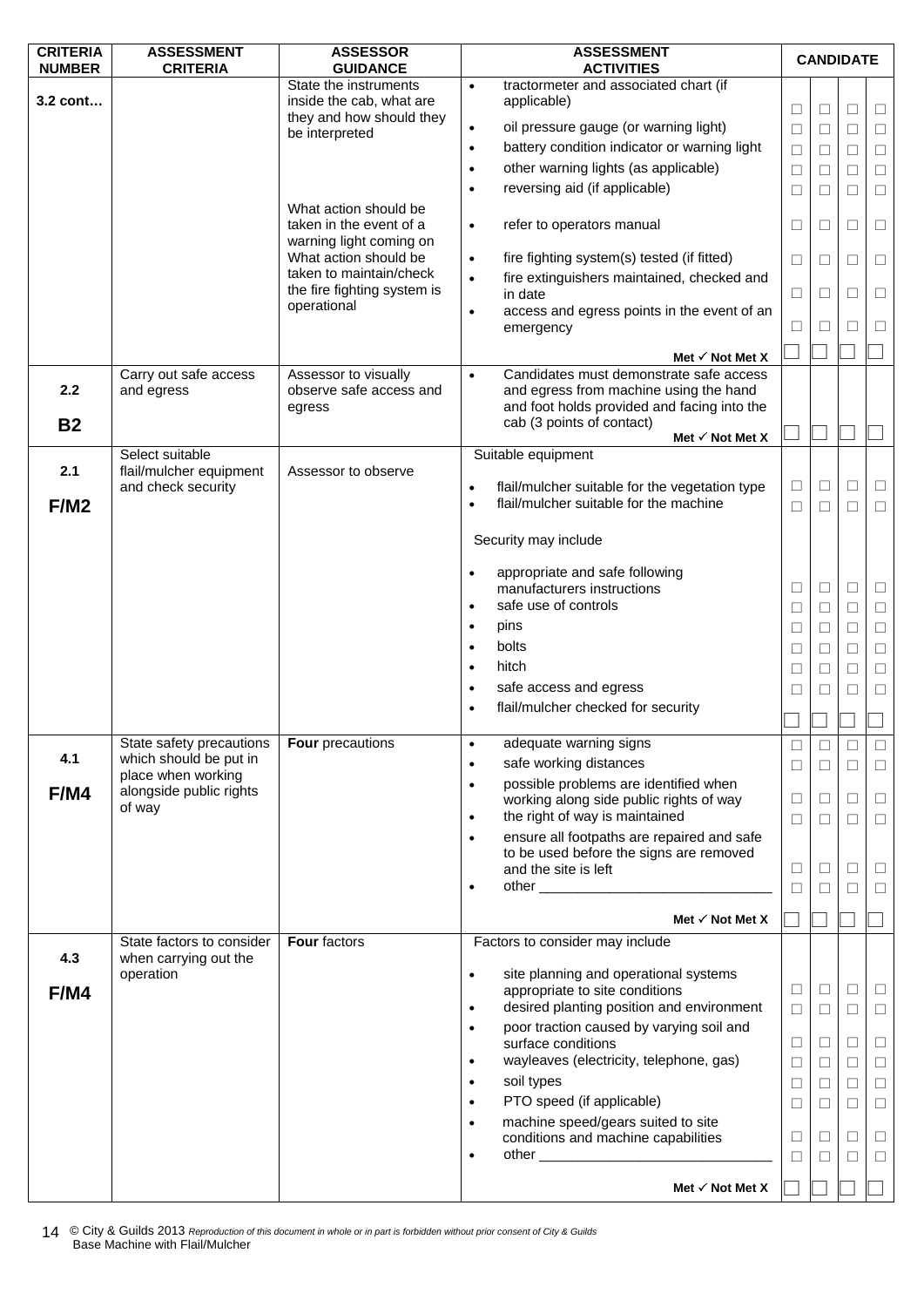| <b>CRITERIA</b> | <b>ASSESSMENT</b>                                                  | <b>ASSESSOR</b>                                                | <b>ASSESSMENT</b>                                                | <b>CANDIDATE</b> |        |                |        |
|-----------------|--------------------------------------------------------------------|----------------------------------------------------------------|------------------------------------------------------------------|------------------|--------|----------------|--------|
| <b>NUMBER</b>   | <b>CRITERIA</b>                                                    | <b>GUIDANCE</b>                                                | <b>ACTIVITIES</b>                                                | A                | B      | $\overline{c}$ | D      |
|                 | State factors to consider                                          | Four factors                                                   | Factors to consider may include                                  |                  |        |                |        |
| 4.2             | when carrying out the<br>operation                                 |                                                                | site planning and operational systems<br>$\bullet$               |                  |        |                |        |
| F/M4            |                                                                    |                                                                | appropriate to site conditions                                   | □                | $\Box$ | $\Box$         | $\Box$ |
|                 |                                                                    |                                                                | desired planting position and environment<br>$\bullet$           | □                | $\Box$ | □              | $\Box$ |
|                 |                                                                    |                                                                | poor traction caused by varying soil and<br>$\bullet$            |                  |        |                |        |
|                 |                                                                    |                                                                | surface conditions                                               | $\Box$           | $\Box$ | $\Box$         | $\Box$ |
|                 |                                                                    |                                                                | wayleaves (electricity, telephone, gas)<br>$\bullet$             | $\Box$           | $\Box$ | $\Box$         | $\Box$ |
|                 |                                                                    |                                                                | soil types<br>$\bullet$                                          | $\Box$           | $\Box$ | $\Box$         | $\Box$ |
|                 |                                                                    |                                                                | PTO speed (if applicable)<br>$\bullet$                           | $\Box$           | $\Box$ | $\Box$         | $\Box$ |
|                 |                                                                    |                                                                | machine speed/gears suited to site<br>$\bullet$                  |                  |        |                |        |
|                 |                                                                    |                                                                | conditions and machine capabilities                              | $\Box$           | $\Box$ | $\Box$         | $\Box$ |
|                 |                                                                    |                                                                | $\bullet$                                                        | □                | $\Box$ | П              | $\Box$ |
|                 |                                                                    |                                                                | Met $\checkmark$ Not Met X                                       |                  |        |                |        |
|                 |                                                                    |                                                                |                                                                  |                  |        |                |        |
| 3.7             | Describe safe driving<br>techniques that should<br>be used on site | All relevant to the<br>machine                                 |                                                                  |                  |        |                |        |
| <b>B3</b>       |                                                                    | The dangers of driving at<br>high speed                        | The dangers of driving at high speed                             |                  |        |                |        |
|                 |                                                                    |                                                                | stability<br>$\bullet$                                           | □                | $\Box$ | $\Box$         | $\Box$ |
|                 |                                                                    |                                                                | stopping distance<br>$\bullet$                                   | □                | $\Box$ | □              | $\Box$ |
|                 |                                                                    |                                                                |                                                                  |                  |        |                |        |
|                 |                                                                    |                                                                |                                                                  | $\Box$           | □      | $\Box$         | $\Box$ |
|                 |                                                                    | The benefits of wide<br>wheel track settings                   | The benefits of wide wheel track settings                        |                  |        |                |        |
|                 |                                                                    |                                                                | stability<br>$\bullet$                                           | □                | $\Box$ | □              | $\Box$ |
|                 |                                                                    |                                                                | $\bullet$                                                        | $\Box$           | $\Box$ | $\Box$         | $\Box$ |
|                 |                                                                    |                                                                |                                                                  |                  |        |                |        |
|                 |                                                                    | Up and down hill                                               | Up and down hill                                                 |                  |        |                |        |
|                 |                                                                    |                                                                |                                                                  | $\Box$           | $\Box$ | $\Box$         | $\Box$ |
|                 |                                                                    |                                                                | straight<br>$\bullet$<br>load distribution<br>$\bullet$          | $\Box$           | $\Box$ | $\Box$         | $\Box$ |
|                 |                                                                    |                                                                |                                                                  |                  |        |                |        |
|                 |                                                                    | Across a slope                                                 | Across a slope                                                   |                  |        |                |        |
|                 |                                                                    |                                                                |                                                                  | $\Box$           | $\Box$ | $\Box$         | $\Box$ |
|                 |                                                                    |                                                                | avoid if possible<br>direction of turn up hill (rigid), downhill |                  |        |                |        |
|                 |                                                                    |                                                                | (articulated), tracked machine (specific)                        | □                | □      | $\Box$         | ⊔      |
|                 |                                                                    |                                                                | weight distribution<br>$\bullet$                                 | □                | $\Box$ | □              | ⊔      |
|                 |                                                                    |                                                                | route construction<br>٠                                          | $\Box$           | □      | $\Box$         | $\Box$ |
|                 |                                                                    |                                                                | avoid obstacles<br>$\bullet$                                     | ⊔                | ⊔      | П              | $\Box$ |
|                 |                                                                    |                                                                |                                                                  |                  |        |                |        |
|                 |                                                                    | Over rough ground                                              | Over rough ground                                                |                  |        |                |        |
|                 |                                                                    |                                                                | speed<br>$\bullet$                                               | ⊔                | ⊔      | □              | ⊔      |
|                 |                                                                    |                                                                | stability<br>$\bullet$                                           | □                | □      | $\Box$         | □      |
|                 |                                                                    |                                                                | weight distribution<br>٠                                         | □                | □      | $\Box$         | $\Box$ |
|                 |                                                                    | When driving with heavily<br>loaded trailers and<br>implements | When driving with heavily loaded trailers and<br>implements      |                  |        |                |        |
|                 |                                                                    |                                                                | speed<br>$\bullet$                                               | ⊔                | ⊔      | L              | Ц      |
|                 |                                                                    |                                                                | stability<br>$\bullet$                                           |                  |        | $\Box$         |        |
|                 |                                                                    |                                                                | weight distribution<br>$\bullet$                                 | □                | □      |                | $\Box$ |
|                 |                                                                    |                                                                | route planning                                                   | □                | ⊔      | □              | $\Box$ |
|                 |                                                                    |                                                                | $\bullet$                                                        | □                | □      | $\Box$         | $\Box$ |
|                 |                                                                    | Change of centre of<br>gravity when turning                    | Change of centre of gravity when turning                         |                  |        |                |        |
|                 |                                                                    |                                                                | stability<br>$\bullet$                                           | $\sqcup$         | ⊔      | $\Box$         | $\Box$ |
|                 |                                                                    |                                                                |                                                                  |                  |        |                |        |
|                 |                                                                    |                                                                | Met $\checkmark$ Not Met X                                       |                  |        |                |        |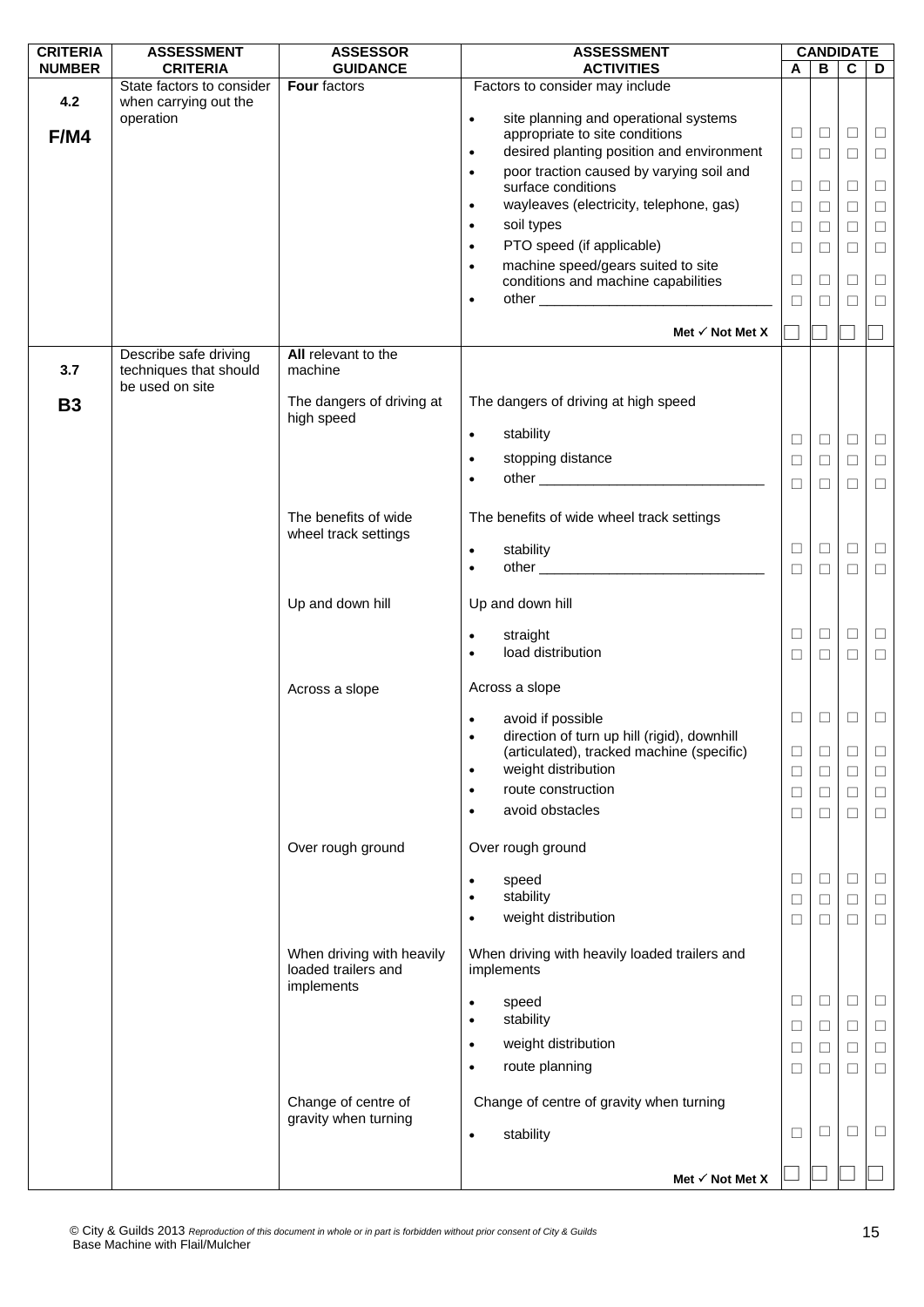| <b>CRITERIA</b> | <b>ASSESSMENT</b>                             | <b>ASSESSOR</b>                                          | <b>ASSESSMENT</b>                                                                     | <b>CANDIDATE</b> |        |        |        |
|-----------------|-----------------------------------------------|----------------------------------------------------------|---------------------------------------------------------------------------------------|------------------|--------|--------|--------|
| <b>NUMBER</b>   | <b>CRITERIA</b>                               | <b>GUIDANCE</b>                                          | <b>ACTIVITIES</b>                                                                     | A                | B      | C      | D      |
|                 | Carry out the operation                       | Assessor to observe the                                  | Start engine                                                                          |                  |        |        |        |
| 2.3             | on site in a safe,<br>effective and efficient | candidate carrying out<br>correct starting techniques    | isolator switch engaged<br>$\bullet$                                                  |                  |        |        |        |
| <b>B2</b>       | way                                           | in accordance to                                         |                                                                                       | $\Box$           | $\Box$ | $\Box$ | $\Box$ |
|                 |                                               | manufacturers                                            | parking brake applied<br>$\bullet$                                                    | $\Box$           | $\Box$ | $\Box$ | $\Box$ |
|                 |                                               | recommendations                                          | gears in neutral<br>$\bullet$                                                         | $\Box$           | □      | $\Box$ | $\Box$ |
| 2.4             | Manoeuvre the machine                         |                                                          | clutch pedal depressed (if applicable)<br>$\bullet$                                   | $\Box$           | □      | $\Box$ | $\Box$ |
| F/M2            | on site in a safe and                         |                                                          | PTO disengaged (if applicable)<br>$\bullet$                                           | $\Box$           | □      | $\Box$ | $\Box$ |
|                 | effective way                                 |                                                          | hydraulic services in neutral (if applicable)<br>$\bullet$                            | $\Box$           | $\Box$ | $\Box$ | $\Box$ |
|                 |                                               |                                                          | start<br>$\bullet$                                                                    | $\Box$           | $\Box$ | П      | $\Box$ |
|                 |                                               | Assessor to observe the                                  | Candidate to drive machine:                                                           |                  |        |        |        |
|                 |                                               | candidate drive the                                      |                                                                                       | $\Box$           | $\Box$ | □      |        |
|                 |                                               | machine turning left and<br>right, reverse, park, switch | safe access<br>$\bullet$<br>start in accordance with manufacturers                    |                  |        |        | $\Box$ |
|                 |                                               | off and exit                                             | $\bullet$<br>recommendations                                                          | $\Box$           | □      | □      | $\Box$ |
|                 |                                               |                                                          | appropriate gear selection<br>$\bullet$                                               | $\Box$           | $\Box$ | $\Box$ | $\Box$ |
|                 |                                               |                                                          | smoothness of take off<br>$\bullet$                                                   |                  |        | $\Box$ | $\Box$ |
|                 |                                               |                                                          | drive in a straight line                                                              | $\Box$           | $\Box$ |        |        |
|                 |                                               |                                                          | $\bullet$                                                                             | ⊔                | $\Box$ | □      | $\Box$ |
|                 |                                               |                                                          | left and right turn<br>$\bullet$                                                      | $\Box$           | $\Box$ | $\Box$ | $\Box$ |
|                 |                                               |                                                          | reverse (if applicable)<br>$\bullet$                                                  | $\Box$           | $\Box$ | □      | $\Box$ |
|                 |                                               |                                                          | appropriate speed for conditions<br>$\bullet$                                         | $\Box$           | L      | □      | $\Box$ |
|                 |                                               |                                                          | appropriate use of brakes<br>$\bullet$                                                | $\Box$           | $\Box$ | $\Box$ | $\Box$ |
|                 |                                               |                                                          | safe position on site chosen<br>$\bullet$                                             | □                | □      | П      | $\Box$ |
|                 |                                               |                                                          | controls and attachments in neutral and<br>$\bullet$                                  |                  |        |        |        |
|                 |                                               |                                                          | lowered to the ground                                                                 | $\Box$           | ⊔      | □      | $\Box$ |
|                 |                                               |                                                          | parking brake applied and effective<br>$\bullet$                                      | $\Box$           | $\Box$ | $\Box$ | $\Box$ |
|                 |                                               |                                                          | safe egress<br>$\bullet$                                                              | □                | $\Box$ | П      | $\Box$ |
|                 |                                               |                                                          | Parking machine may include                                                           |                  |        |        |        |
|                 |                                               |                                                          | safe position on site chosen<br>$\bullet$                                             | $\Box$           | $\Box$ | $\Box$ | $\Box$ |
|                 |                                               |                                                          | controls and attachments in neutral and<br>$\bullet$                                  |                  |        |        |        |
|                 |                                               |                                                          | lowered to the ground                                                                 | $\Box$           | ⊔      | □      | $\Box$ |
|                 |                                               |                                                          | parking brake applied (if applicable)<br>$\bullet$                                    | $\Box$           | $\Box$ | $\Box$ | $\Box$ |
|                 |                                               |                                                          | engine off                                                                            | $\Box$           | $\Box$ | $\Box$ | $\Box$ |
|                 |                                               |                                                          | key removed                                                                           | $\Box$           | $\Box$ | $\Box$ | $\Box$ |
|                 |                                               |                                                          | correct dismounting<br>$\bullet$                                                      | □                | $\Box$ | $\Box$ | $\Box$ |
|                 |                                               |                                                          | access and egress<br>٠                                                                | □                | $\Box$ | $\Box$ | $\Box$ |
|                 |                                               |                                                          |                                                                                       |                  |        |        |        |
|                 |                                               | Assessor to visually                                     | Stop engine                                                                           |                  |        |        |        |
|                 |                                               | observe the candidate                                    |                                                                                       |                  |        |        |        |
|                 |                                               | carrying out correct                                     | allow engine to idle<br>$\bullet$                                                     | $\Box$           | $\Box$ | $\Box$ | □      |
|                 |                                               | shutting down techniques                                 | lower and disengage hydraulic services<br>$\bullet$                                   |                  |        |        |        |
|                 |                                               | in accordance to<br>manufacturers                        | and PTO<br>gears in neutral and parking brake applied                                 | □                | $\Box$ | $\Box$ | $\Box$ |
|                 |                                               | recommendations                                          | $\bullet$                                                                             | ⊔                | $\Box$ | □      | □      |
|                 |                                               |                                                          | shut down electrical services/computer<br>$\bullet$                                   | $\Box$           | □      | $\Box$ | $\Box$ |
|                 |                                               |                                                          | disengage ignition and remove key<br>$\bullet$                                        | $\Box$           | L      | □      | $\Box$ |
|                 |                                               |                                                          | disengage and remove isolator switch<br>$\bullet$                                     | $\Box$           | □      | □      | $\Box$ |
|                 |                                               |                                                          |                                                                                       |                  |        |        |        |
|                 | Carry out the operation                       | Assessor to observe                                      | Met $\checkmark$ Not Met X<br>inspect site for hazards: obstacles, power<br>$\bullet$ |                  |        |        |        |
| 2.3             | in accordance with the                        |                                                          | cables, drainage outfalls, soft banks etc                                             | □                | L      | □      | □      |
|                 | job specification                             | An area to be                                            | efficient smooth operation of machine<br>$\bullet$                                    | $\Box$           | $\Box$ | $\Box$ | $\Box$ |
| F/M2            |                                               | flailed/mulched is agreed                                | safe procedures are observed for moving<br>$\bullet$                                  |                  |        |        |        |
|                 |                                               | between assessor and                                     | the machine during work                                                               | $\Box$           | □      | $\Box$ | $\Box$ |
|                 |                                               | candidate                                                | standard of work achieved is acceptable<br>$\bullet$                                  | $\Box$           | П      | П      | □      |
|                 |                                               |                                                          |                                                                                       |                  |        |        |        |
|                 |                                               | Vegetation may include                                   | Met $\checkmark$ Not Met X                                                            |                  |        |        |        |
|                 |                                               | removal of trees from                                    | Site planning and operational systems                                                 |                  |        |        |        |
|                 |                                               | above or at ground level                                 | appropriate to site conditions and vegetation                                         |                  |        |        |        |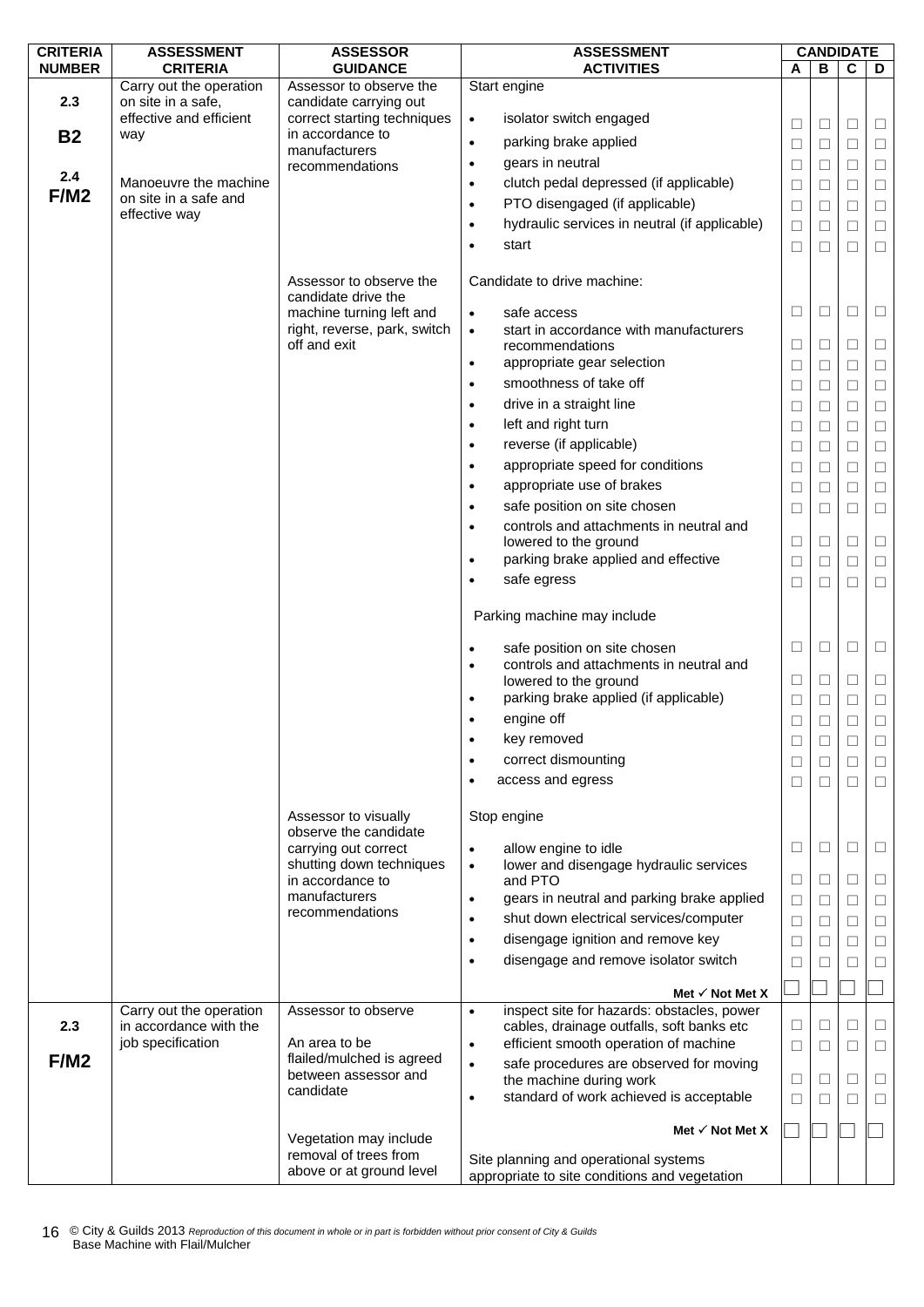| <b>CRITERIA</b>              | <b>ASSESSMENT</b>                                                       | <b>ASSESSOR</b>                                              | <b>ASSESSMENT</b>                                                                                                           |        | <b>CANDIDATE</b> |                |        |
|------------------------------|-------------------------------------------------------------------------|--------------------------------------------------------------|-----------------------------------------------------------------------------------------------------------------------------|--------|------------------|----------------|--------|
| <b>NUMBER</b>                | <b>CRITERIA</b>                                                         | <b>GUIDANCE</b>                                              | <b>ACTIVITIES</b>                                                                                                           | A      | B                | $\overline{c}$ | D      |
| 4.3                          | State factors to consider<br>when cleaning,                             | State two advantages of<br>regularly cleaning the            | Machine is cleaned to:                                                                                                      |        |                  |                |        |
|                              | servicing and storing                                                   | machine                                                      | prevent corrosion<br>$\bullet$                                                                                              | $\Box$ | $\Box$           | $\Box$         | $\Box$ |
| F/M4                         | the machine                                                             |                                                              | facilitate maintenance & adjustments<br>$\bullet$                                                                           | $\Box$ | $\Box$           | $\Box$         | $\Box$ |
|                              |                                                                         |                                                              | prevent hazardous operating conditions<br>$\bullet$<br>(e.g. fire)                                                          | $\Box$ | $\Box$           | $\Box$         | $\Box$ |
|                              |                                                                         |                                                              | prevent soiling of roads<br>$\bullet$                                                                                       | $\Box$ | $\Box$           | $\Box$         | $\Box$ |
|                              |                                                                         |                                                              | prevention of cross contamination / bio<br>security                                                                         | □      | □                | $\Box$         | $\Box$ |
|                              |                                                                         | State three factors to                                       | identify PPE to be used<br>$\bullet$                                                                                        | $\Box$ | $\Box$           | $\Box$         | $\Box$ |
|                              |                                                                         | consider for cleaning the                                    | remove any unwanted residues safely<br>$\bullet$                                                                            |        |                  |                |        |
|                              |                                                                         | machine                                                      | using appropriate method:                                                                                                   |        |                  |                |        |
|                              |                                                                         |                                                              | blower                                                                                                                      | $\Box$ | $\Box$           | $\Box$         | $\Box$ |
|                              |                                                                         |                                                              | compressed air                                                                                                              | $\Box$ | $\Box$           | $\Box$         | $\Box$ |
|                              |                                                                         |                                                              | water                                                                                                                       | □      | $\Box$           | $\Box$         | $\Box$ |
|                              |                                                                         |                                                              | brush                                                                                                                       | □      | □                | $\Box$         | $\Box$ |
|                              |                                                                         |                                                              | dispose of waste material according to<br>$\bullet$<br>company policy and legislation                                       | $\Box$ | $\Box$           | $\Box$         | $\Box$ |
|                              |                                                                         | State two reasons for<br>inspecting the machine<br>after use | machine inspected to establish any wear,<br>$\bullet$<br>damaged and/or missing components<br>through use                   | $\Box$ | $\Box$           | $\Box$         | $\Box$ |
|                              |                                                                         |                                                              | ensures any defects can be rectified before<br>$\bullet$<br>it is next used                                                 | $\Box$ | П                | П              | $\Box$ |
|                              |                                                                         |                                                              | other operators / supervisor etc. can be<br>informed through a reporting procedure<br>that defects are present              | □      | □                | П              | □      |
|                              |                                                                         |                                                              | Met $\checkmark$ Not Met X                                                                                                  |        |                  |                |        |
| $1.3$                        | Work in a way which<br>maintains health and<br>safety and is consistent | Assessor to observe                                          | All activities must be completed in a way<br>$\bullet$<br>which protects the operator and those<br>around them.             |        |                  |                |        |
| <b>B&amp;</b>                | with relevant legislation                                               |                                                              | Met √ Not Met X                                                                                                             |        |                  |                |        |
| <b>F/M1</b>                  | and industry good<br>practice                                           |                                                              |                                                                                                                             |        |                  |                |        |
| 1.4                          | Carry out work to<br>minimise environmental<br>damage                   | Assessor to observe                                          | It is ensured that any possible<br>$\bullet$<br>environmental damage is minimised at all<br>times during on site operations |        |                  |                |        |
| <b>B&amp;</b><br><b>F/M1</b> |                                                                         |                                                              | Met $\checkmark$ Not Met X                                                                                                  |        |                  |                |        |